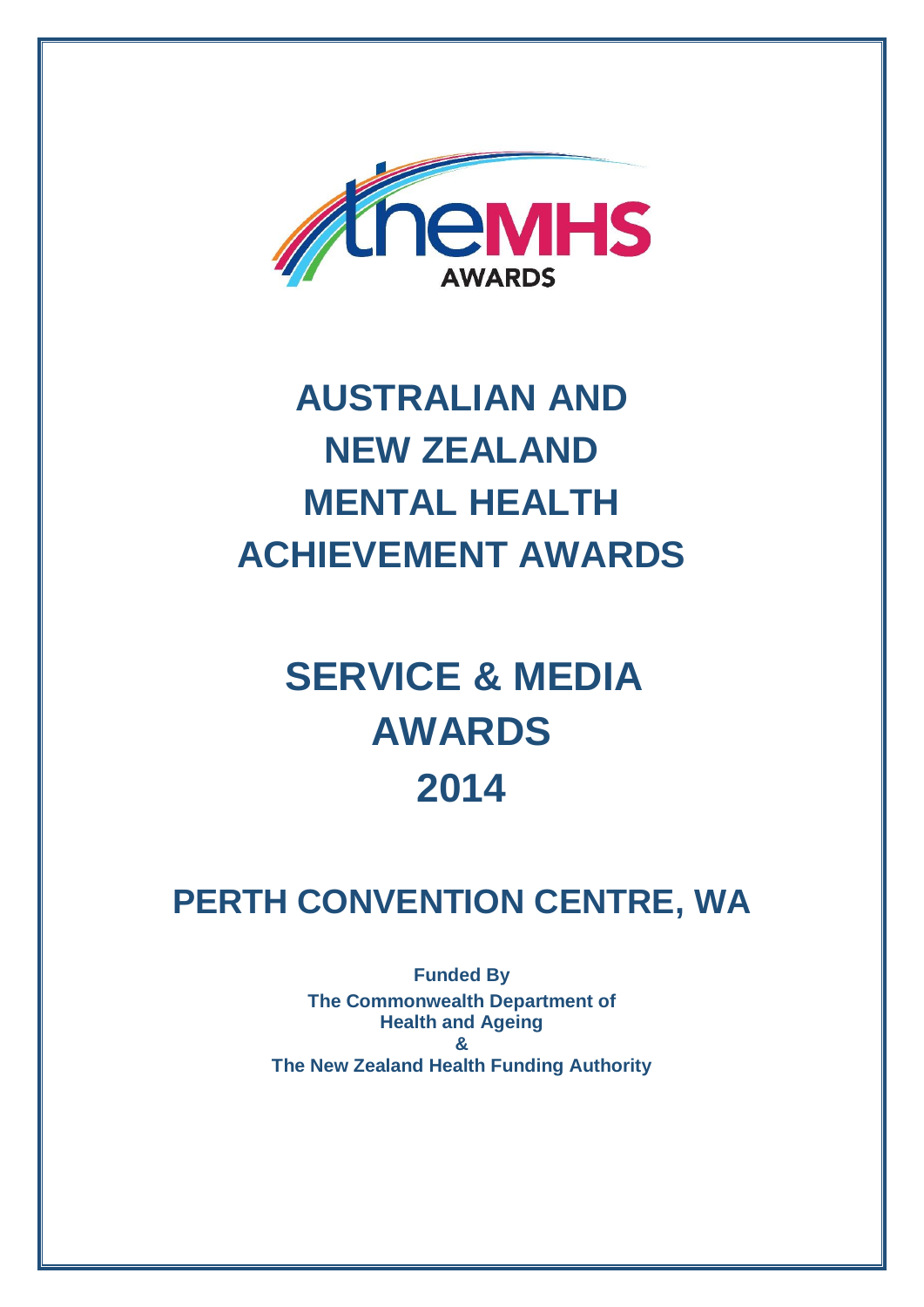#### **AUSTRALIAN AND NEW ZEALAND MENTAL HEALTH SERVICE AWARDS**

**Presented By: Professor Fiona Stanley** AC, FAA, FASSA, Patron, Telethon Institute for Child Health Research, Distinguished Research Professor, University of Western Australia

|                                      | <b>CONTENTS</b>                                                                                                    | Page No.       |
|--------------------------------------|--------------------------------------------------------------------------------------------------------------------|----------------|
| <b>Contents</b>                      |                                                                                                                    |                |
| <b>Background</b>                    |                                                                                                                    | 1              |
| <b>CATEGORY 1</b>                    | <b>ASSESSMENT AND/OR TREATMENT PROGRAM</b><br><b>OR SERVICE</b>                                                    |                |
| <b>Gold Award</b>                    | The WA CAMHS Multisystemic Therapy Programme<br>Western Australia Child And Adolescent Health Service              | $\overline{2}$ |
| <b>Joint Silver</b><br><b>Award:</b> | <b>Boab Mental Health Team</b><br>Boab Health Services, WA                                                         | 3              |
| <b>Joint Silver</b><br><b>Award:</b> | The Assessment and Referral Court (ARC) List<br>Magistrates' Court of Victoria                                     | 4              |
| <b>CATEGORY 2</b>                    | <b>SUPPORT PROGRAM OR SERVICE</b>                                                                                  |                |
| <b>Gold Award:</b><br><b>Award:</b>  | 'Living Life Well' Micro Business<br>Pou Whakaaro, Whakatane NZ                                                    | 5              |
| <b>Silver</b><br>Award:              | <b>Broome Community Recovery Centre</b><br>Kimberley Mental Health & Drug Service, WA                              | 6              |
| <b>CATEGORY 3</b>                    | <b>MENTAL HEALTH PROMOTION OR MENTAL ILLNESS</b><br><b>PREVENTION PROGRAM OR PROJECT</b>                           |                |
| <b>Gold Award:</b>                   | ReachOut.com - an online mental health service for<br>young Australians<br>ReachOut.Com By Inspire Foundation, NSW | 7              |
| <b>Joint Silver</b><br><b>Award:</b> | <b>The Five Project</b><br>DADAA Inc and Rio Tinto, WA                                                             | 8              |
| <b>Joint Silver</b><br><b>Award:</b> | <b>Youth Mental Health First Aid Program</b><br>VIC Mental Health First Aid Australia, VIC                         | 9              |
| <b>CATEGORY 4</b>                    | <b>EDUCATION OR TRAINING OR WORKFORCE</b><br><b>DEVELOPMENT</b>                                                    |                |
| <b>Silver Award:</b>                 | <b>Eating Disorders Training and Evaluation Centre</b><br>(EDTEC), WA                                              | 10             |
| <b>CATEGORY 5</b>                    | <b>CONSUMER PROVIDED</b>                                                                                           |                |
| <b>Gold Award:</b>                   | <b>Peach Tree</b><br>Peach Tree Perinatal Wellness Inc, QLD                                                        | 11             |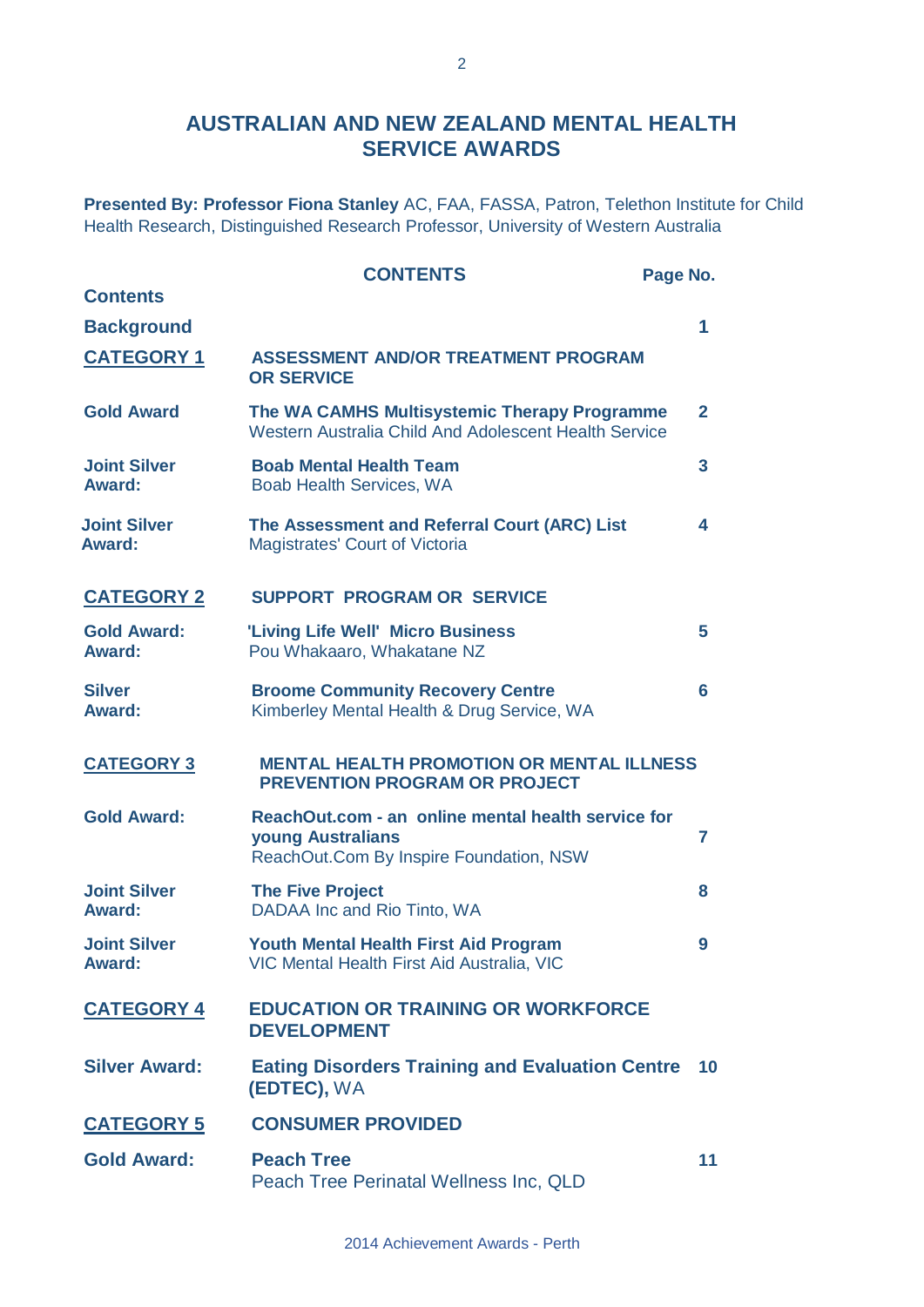| <b>CATEGORY 6</b>    | BETTER PHYSICAL AND MENTAL HEALTH<br><b>No Award in this Category</b>                                  |           |
|----------------------|--------------------------------------------------------------------------------------------------------|-----------|
| <b>CATEGORY 7</b>    | <b>ACHIEVEMENT WITH DIFFERENT FOCUS</b>                                                                |           |
| <b>Silver Award:</b> | <b>Service Culture Transformation</b><br>Barwon Health Mental Health Drugs and Alcohol<br>Service, VIC | 12        |
| <b>CATEGORY 8</b>    | <b>TOM TRAUER RESEARCH AND EVALUATION AWARD</b>                                                        |           |
| <b>Joint Award:</b>  | <b>Community Mental Health Drug and Alcohol Research</b><br><b>Network (CMHDARN)</b>                   | 13        |
| <b>Joint Award:</b>  | What is happening at the Seclusion Review that makes<br>a difference? - a consumer led research study  | 14        |
|                      | AUSTRALIAN AND NEW ZEALAND MENTAL HEALTH MEDIA AWARDS                                                  |           |
|                      |                                                                                                        | <b>AF</b> |

| <b>Background</b>                                                                                                                                |                                                                                                                                                   | 15 |
|--------------------------------------------------------------------------------------------------------------------------------------------------|---------------------------------------------------------------------------------------------------------------------------------------------------|----|
| <b>CATEGORY</b>                                                                                                                                  | <b>PRINT MEDIA</b>                                                                                                                                |    |
| <b>Winner:</b>                                                                                                                                   | Feeling Down on the Farm - mental health in Rural<br><b>Taranaki</b><br>Like Minds Taranaki                                                       | 16 |
| <b>CATEGORY</b>                                                                                                                                  | <b>BROADCAST MEDIA</b>                                                                                                                            |    |
| <b>Joint Winner</b>                                                                                                                              | <b>The Sunnyboy</b><br><b>Kaye Harrison</b><br><b>Director</b>                                                                                    | 17 |
| <b>Joint Winner:</b>                                                                                                                             | <b>Foreign Correspondent</b><br><b>'COMING HOME' PARTS 1&amp;2</b><br><b>ABC Television</b><br><b>Sally Sara</b><br><b>Presenter and Producer</b> | 18 |
| <b>CATEGORY</b>                                                                                                                                  | <b>SPECIAL MEDIA AWARD</b>                                                                                                                        |    |
| <b>Winner:</b>                                                                                                                                   | <b>Mental Health Awareness Week 'guest blogs' from</b><br>the Eyre Peninsula, South Australia<br><b>ABC Open</b>                                  | 19 |
|                                                                                                                                                  | <b>AWARD FOR EXCEPTIONAL CONTRIBUTION TO MENTAL HEALTH SERVICE</b><br><b>IN AUSTRALIA OR NEW ZEALAND</b>                                          |    |
| <b>Joint Winner:</b>                                                                                                                             | <b>Douglas Holmes, NSW</b>                                                                                                                        | 21 |
| <b>Joint Winner:</b>                                                                                                                             | <b>Erica Lee, QLD</b>                                                                                                                             | 22 |
| <b>Assessment Committee Members (Service and Media Awards)</b><br>23<br>the the current of inite winners of finalists, the prime means is aboved |                                                                                                                                                   |    |

 $\star$  In the event of joint winners or finalists, the prize money is shared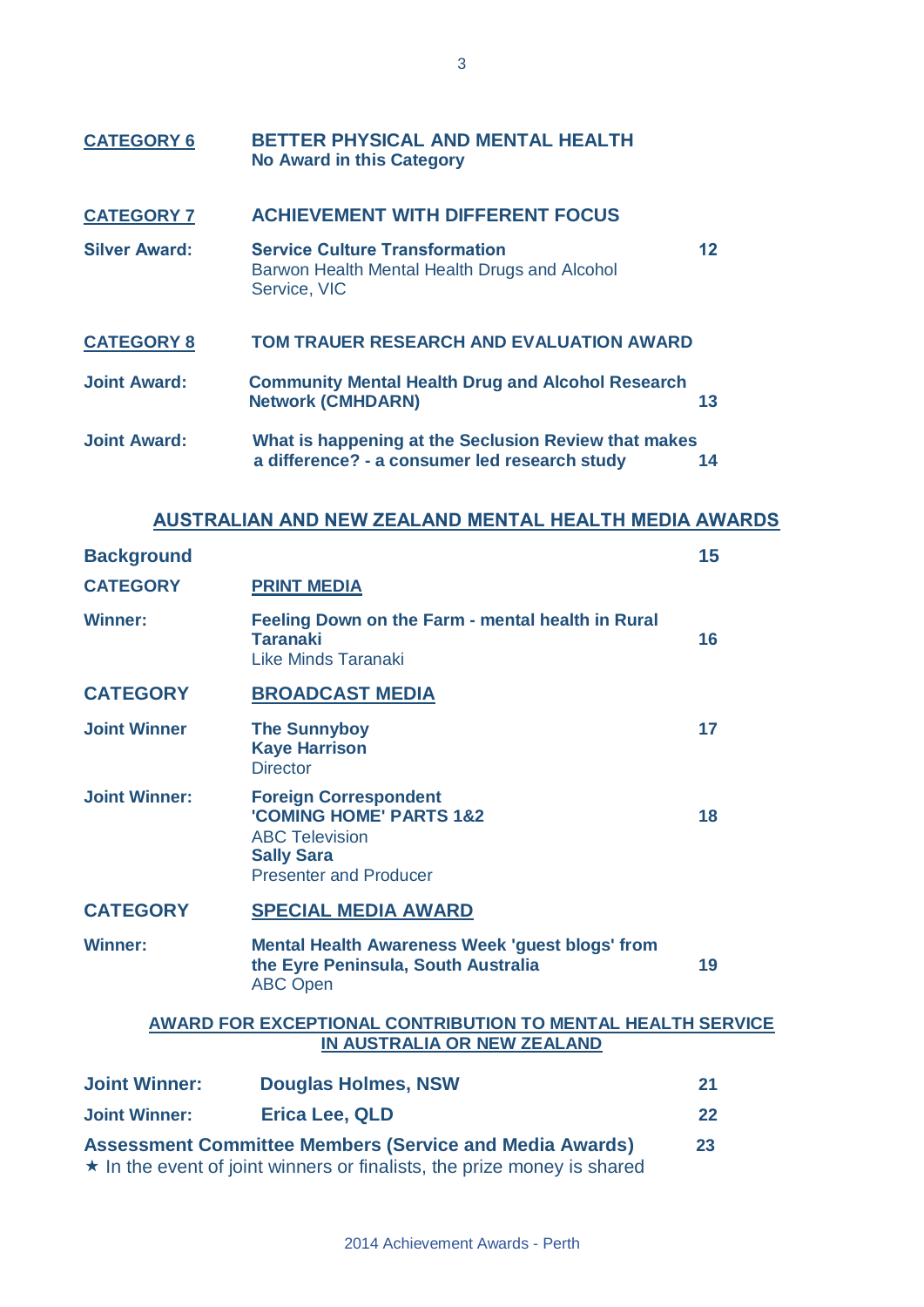#### **SERVICE AWARDS**

#### **BACKGROUND**

The Mental Health Service Award program began in 1992. It is designed to reward and publicise services that have shown innovation and excellence. Service Awards offered are either Gold, Silver or Special and an Exceptional contribution to Mental Health Award. The program is not an exhaustive or fully objective measure of the best services in Australia or New Zealand, as it depends on services deciding to apply and the information they supply. Apart from the written material supplied, referees and others likely to be familiar with a service may be contacted. Six panels, drawn from different disciplines including consumer and carer organisations assess the applications. The panels are geographically spread across Australia and New Zealand. The Awards Committee may also score the entries, when necessary, e.g. if there is a conflict of interest.

#### **A. SERVICE AND PROGRAM AWARDS**

The applications were rated on the following criteria:

- 1. Evidence that the program has made a significant contribution to the field of mental health on a local, state or national level.
- 2. Evidence that the program is doing something innovative or is maintaining high standards of service.
- 3. Evidence that the program has encouraged and supported the participation of consumers, family members and/or carers in the planning, implementation and evaluation of mental health service delivery.
- 4. Evidence of Partnerships and Linkages (collaboration for continuity between organisations).
- **5.** Verification and evaluation of the program's effectiveness.

#### **In 2014 there were 55 applications received for the following categories:**

- 1. Assessment and/or Treatment Program or Service
- 2. Support Program or Service
- 3. Mental Health Promotion or Mental Illness Prevention Program or Project.
- 4. Education or Training or Workforce Development
- 5. Consumer Provided
- 6. Better Physical and Mental Health
- 7. Achievement Award for entries with a different focus (Incl.larger multistrand services)
- 8. Tom Trauer Reseach and Evaluation Award

#### **B. EXCEPTIONAL CONTRIBUTION TO MENTAL HEALTH SERVICES IN AUSTRALIA OR NEW ZEALAND**

These awards are made possible by generous grants from the Australian and New Zealand Governments in recognition of the importance they give to the development of best practice services throughout the two countries. This award program contributes to publicising the good work being done in an environment where only bad news seems to appear in the media. The following pages give you the contact details for the services and a short summary of their activities. You are encouraged to contact them and to visit their services.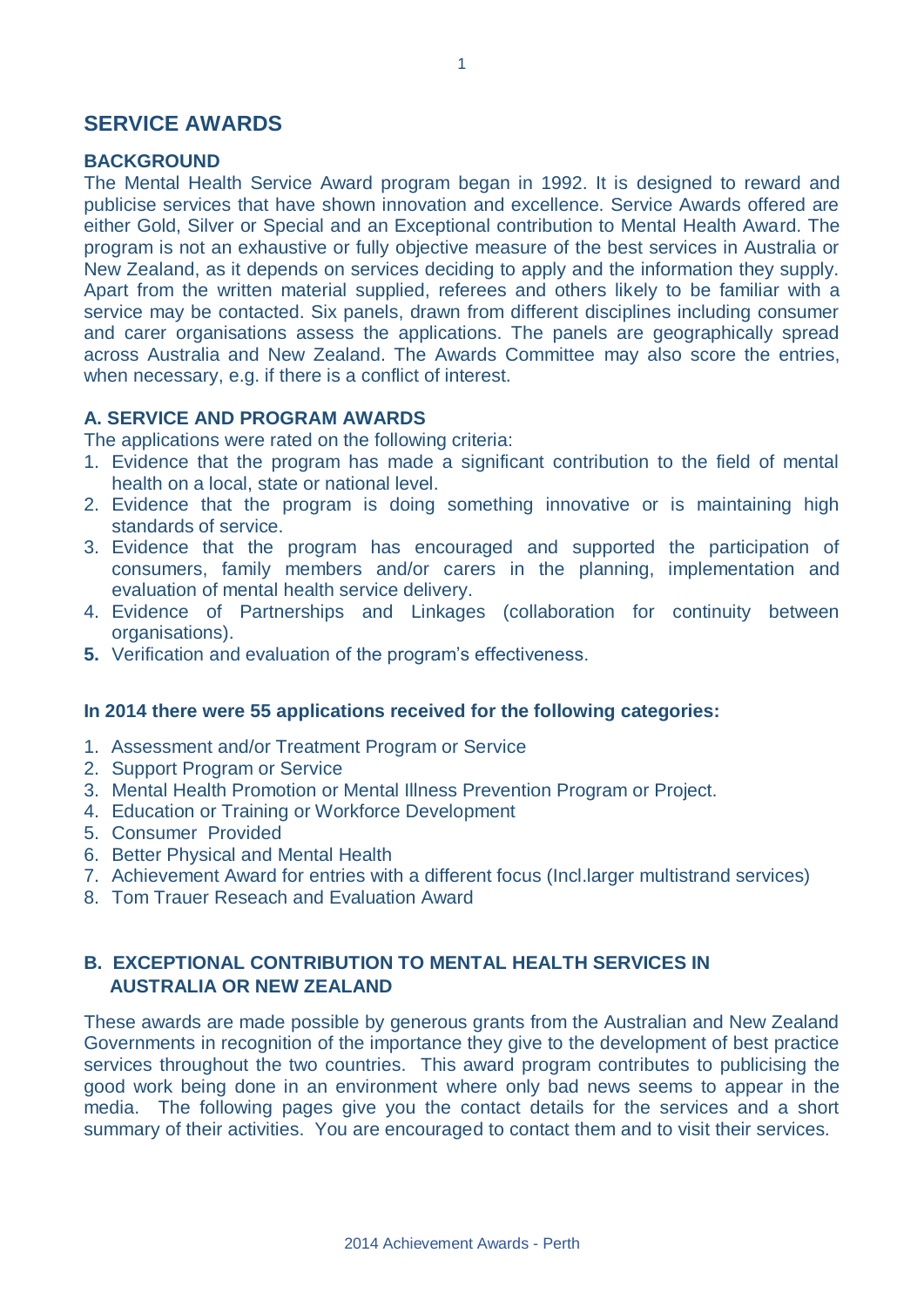#### **ASSESSMENT AND/OR TREATMENT PROGRAM OR SERVICE**

| <b>GOLD AWARD:</b>       | <b>WINNER</b><br>\$2,000                                               |
|--------------------------|------------------------------------------------------------------------|
| <b>APPLYING PROGRAM:</b> | The WA CAMHS Multisystemic Therapy<br><b>Programme</b>                 |
| <b>ORGANISATION:</b>     | <b>Western Australia Child And Adolescent Health</b><br><b>Service</b> |
| <b>ADDRESS:</b>          | PO Box 480, ASC (W6),<br>Fremantle, WA 6959                            |
| <b>CONTACT PERSON:</b>   | <b>Mark Porter</b><br>E: mark.porter@health.wa.gov.au                  |

#### **BRIEF DESCRIPTION OF THE PROGRAM:**

WA CAMHS MST Programme was implemented in September 2005. Multisystemic Therapy (MST) is a home-based intervention for youth (12-16 years) having severe behavioural disorders. This intensive 4-5 month intervention teaches parents/caregivers problem-solving skills to manage their children's behaviours, and improves communication within the family, and between relevant systems (e.g. family, school and community). MST operates from a 'family preservation model', prioritising youth at imminent risk of out-ofhome placement, and/or school expulsion. This child and adolescent mental health program is unique within Australia mental health services, and has gained the attention of leading Australian child mental health researchers. Ongoing longitudinal research of this programme's outcomes indicate most families achieve significant and enduring improvements; and maintain the young person living at home, positively engaged in school, and involved in pro-social activities. This is robust evidence of this programme's effectiveness (including cost-effectiveness) for families with youth who are otherwise at high risk of chronic involvement with our Health, Social & Justice systems.

#### **DESCRIPTION OF THE ORGANISATION**

The Child and Adolescent Health Service (CAHS) provides a comprehensive service supporting the health, well-being and development of young West Australians. CAHS aims to ensure that all young people get the best start in life through health promotion, early identification and intervention, and patient-centred, family-focused care. Care is provided for children and adolescents via metropolitan community and mental health services, the state's only dedicated paediatric hospital, through specialised state-wide services, and support to other hospitals and health services. The Western Australia Child and Adolescent Mental Health Service (CAMHS) is a major component of CAHS, and provides mental health programmes to infants, children and young people. This includes services set in the community and in hospital settings. A range of child and adolescent services (including specialised CAMHS programmes such as MST), are available for children and young persons under 18 years, and their families who are experiencing significant mental health issues.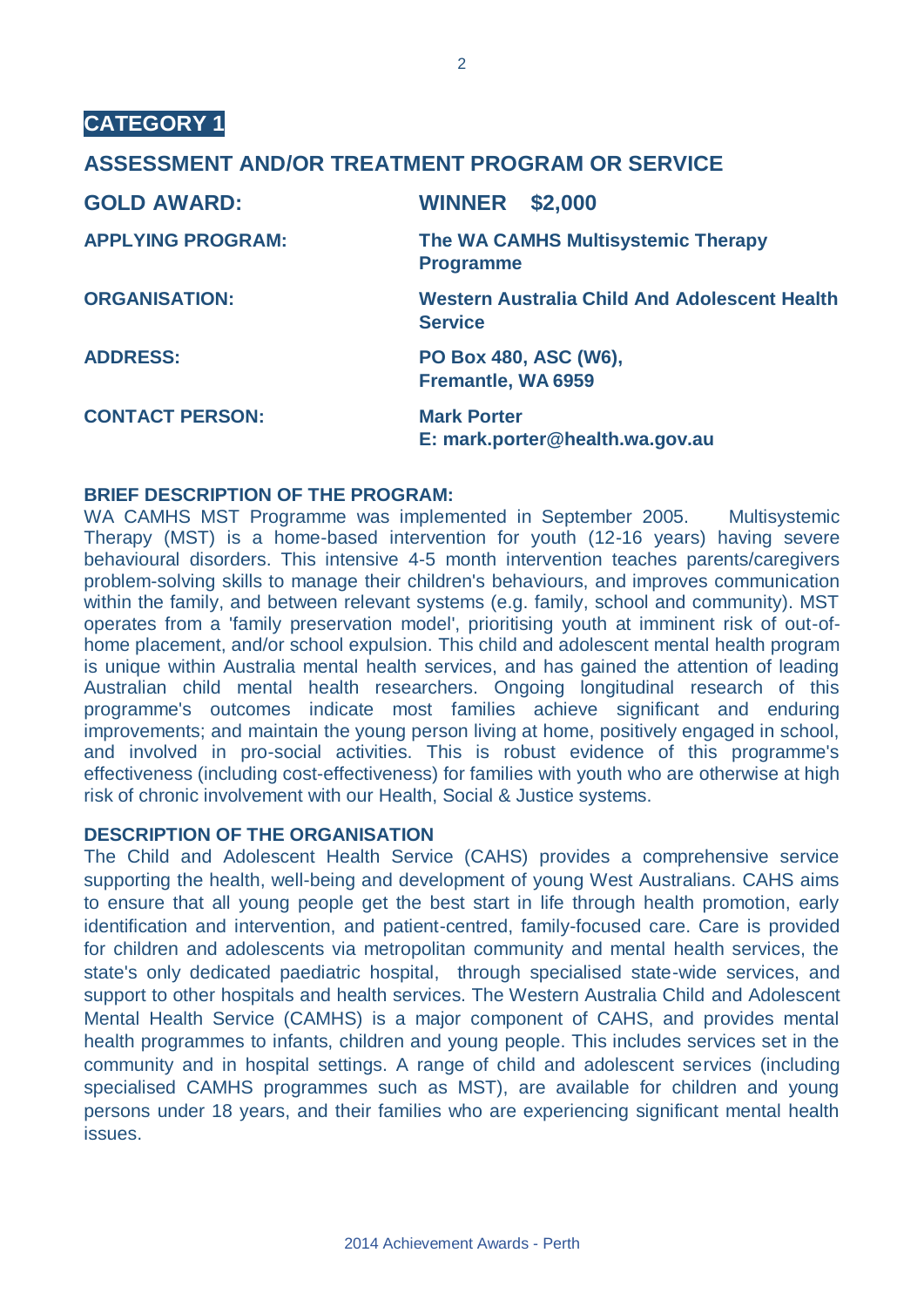#### **ASSESSMENT AND/OR TREATMENT PROGRAM OR SERVICE**

| <b>JOINT SILVER AWARD:</b> | <b>FINALIST \$1,000</b>                                    |
|----------------------------|------------------------------------------------------------|
| <b>APPLYING PROGRAM:</b>   | <b>Boab Mental Health Team</b>                             |
| <b>ORGANISATION:</b>       | <b>Boab Health Services</b>                                |
| <b>ADDRESS:</b>            | <b>PO Box 1548</b><br>Broome, WA 6726                      |
| <b>CONTACT PERSON:</b>     | <b>Andy Williams</b><br>E: andy.williams@boabhealth.com.au |

#### **BRIEF DESCRIPTION OF PROGRAM**

The Kimberley Health Region encompasses an area of 421,451 square kilometres and is bordered by the Great Sandy Desert in the south and the Northern Territory in the east. The geography of the Kimberley region includes arid desert areas, gorges, sandy beaches, escarpments, rainforests, waterfalls, vast open plains, river valleys and cave systems. The region is remote from major metropolitan areas, with Broome 2,213 and Kununurra 3,205 kilometres from Perth by road. There are also numerous Aboriginal communities of various population sizes scattered throughout the region and nearly 100 stations servicing the pastoral industry. The region incorporates two Districts - East Kimberley and West Kimberley. The very high proportion of Aboriginal residents (for example, Aboriginal people constitute nearly 50% of the Kimberley population and outside of the major population centres, 80% and upwards) There is a high prevalence of chronic disease amongst Aboriginal people with high rates of associated mental illness. Boab Mental Health Team is funded through Kimberley Pilbara Medicare Local to provide assessment and treatment for people experiencing high prevalence mental health issues and those at risk of suicide and self-harm. The service uses a mixed funding model in order to effectively provide coverage across the whole of the Kimberley. The service offers one to one evidence based psychological treatments for short term interventions 6 to 12 sessions. The team consists of mental health professionals from a psychology, social work, mental health nurse and occupational therapy background. Clients are offered a holistic assessment that might lead to one to one treatment, self-help, guided self-help or signposting to a more appropriate service if indicated. The service was established in 2008 and has now grown to a membership of one Mental Health Manager and eight Mental Health Professionals.

#### **BACKGROUND DESCRIPTION OF ORGANISATION**

Boab Health Services is a not-for-profit Primary Health Care organisation servicing over 32 communities across the Kimberley region. Services provided include Allied Health, Mental Health, and a 'Closing the Gap' team. Boab Health was established in 1998 as The Kimberley Division of General Practice with 4 staff, which has now grown into a team of 37 in 2014. Boab Health Services has two hubs, one in Broome and one in Kununurra, where clinicians deliver services and outreach to remote communities. The organisation is a proprietary limited company governed by a board of directors and supported by a corporate team. Boab Health programs are funded by the Commonwealth through the Kimberley Pilbara Medicare Local (KPML). Boab Health Services is accredited to national standards as a Primary Health Care organisation. A holistic approach to health care is promoted with a strong emphasis on health promotion, self-management and ensuring that all services are culturally appropriate and sensitive services.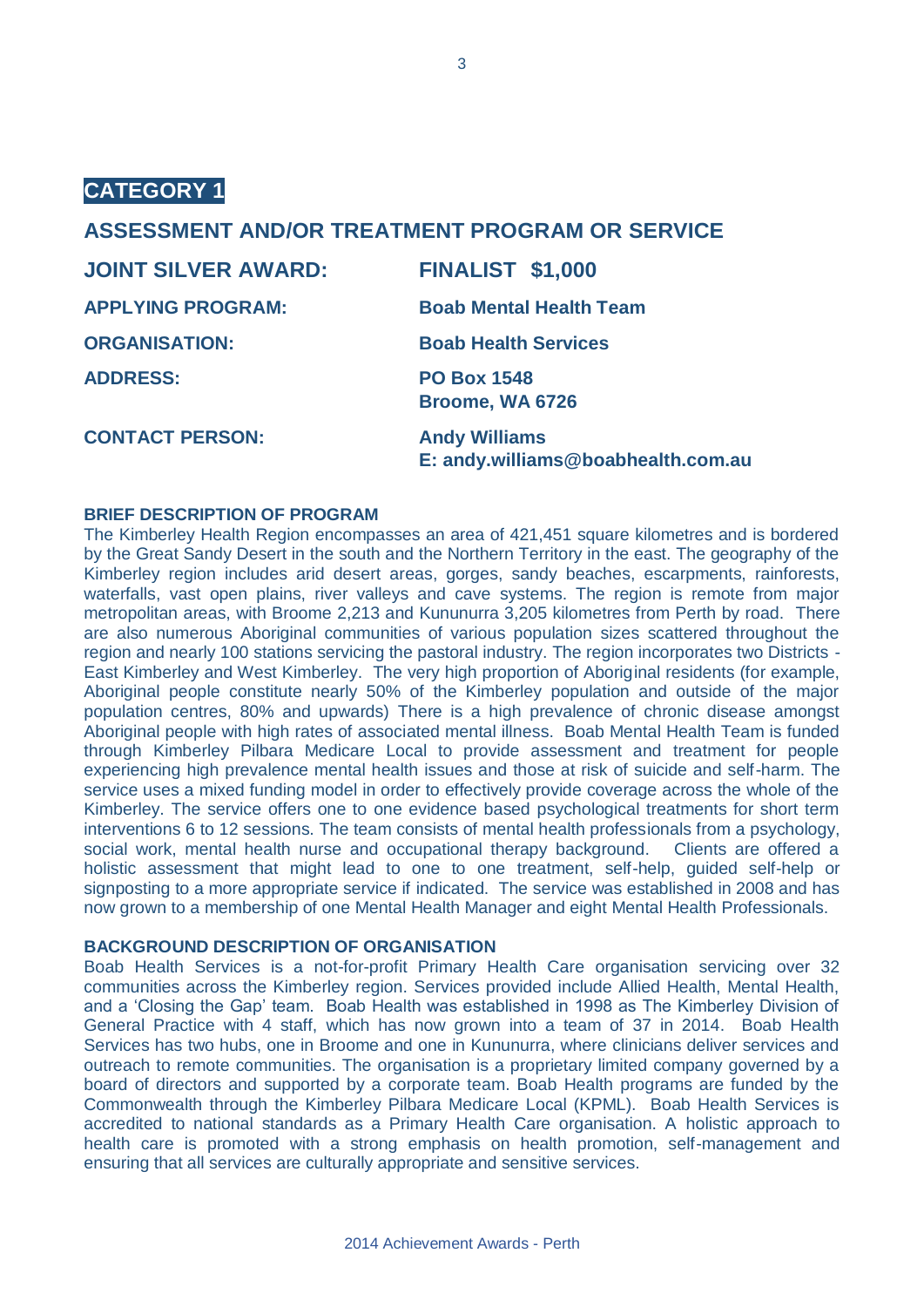#### **ASSESSMENT AND/OR TREATMENT PROGRAM OR SERVICE**

| <b>JOINT SILVER AWARD:</b> | <b>FINALIST \$1,000</b>                                            |
|----------------------------|--------------------------------------------------------------------|
| <b>APPLYING SERVICE:</b>   | The Assessment and Referral Court (ARC) List                       |
| <b>ORGANISATION:</b>       | <b>Magistrates' Court Of Victoria</b>                              |
| <b>ADDRESS:</b>            | Level 6, 223 William Street<br>Melbourne, 3000                     |
| <b>CONTACT PERSON:</b>     | <b>Glenn Rutter</b><br>E: Glenn.Rutter@magistratescourt.vic.gov.au |

#### **BRIEF DESCRIPTION OF THE SERVICE/PROGRAM**

Commencing operations in March 2010, The Assessment and Referral Court (ARC) List is a specialist court list developed by the Magistrates' Court of Victoria and the Victorian Department of Justice in response to the high prevalence of mental health issues affecting accused persons presenting to courts. The program seeks to address the underlying issues that contribute to offending behaviour and by so doing to break the cycle of crime. Commencing operations in March 2010, the ARC List utilises a problem solving court approach along with case management by a court-based team of mental health practitioners. The program assists participants by identifying key psychosocial needs, developing individual support plans and linking participants with appropriate community supports. The ARC List is located at Melbourne Magistrates' Court and works collaboratively with the Judiciary, police prosecutors, legal practitioners and community based services.

#### **BACKGROUND DESCRIPTION OF ORGANISATION**

In 2009-10, the Victorian State Budget allocated \$13.8 million to establish the ARC List as a 3-year pilot. In the 2012-2013 budget, the ARC List received an additional 2-years funding to 30 June 2015. The ARC List was established by the Magistrates' Court Amendment (Assessment and Referral Court List) Act 2010. The program comprises of five magistrates and eight clinical and case management staff and support staff. Victoria Legal Aid and Victoria Police Prosecutions Division also allocate staff to support the operations of the ARC List. The ARC List is available to accused who live, or who have allegedly committed offences, within the catchment area of Melbourne Magistrates' Court. Most participants are involved with the List for between 3 and 12 months. The number of referrals received by the ARC List to date is 686 referrals and 74% of participants have successfully completed the program since commencement.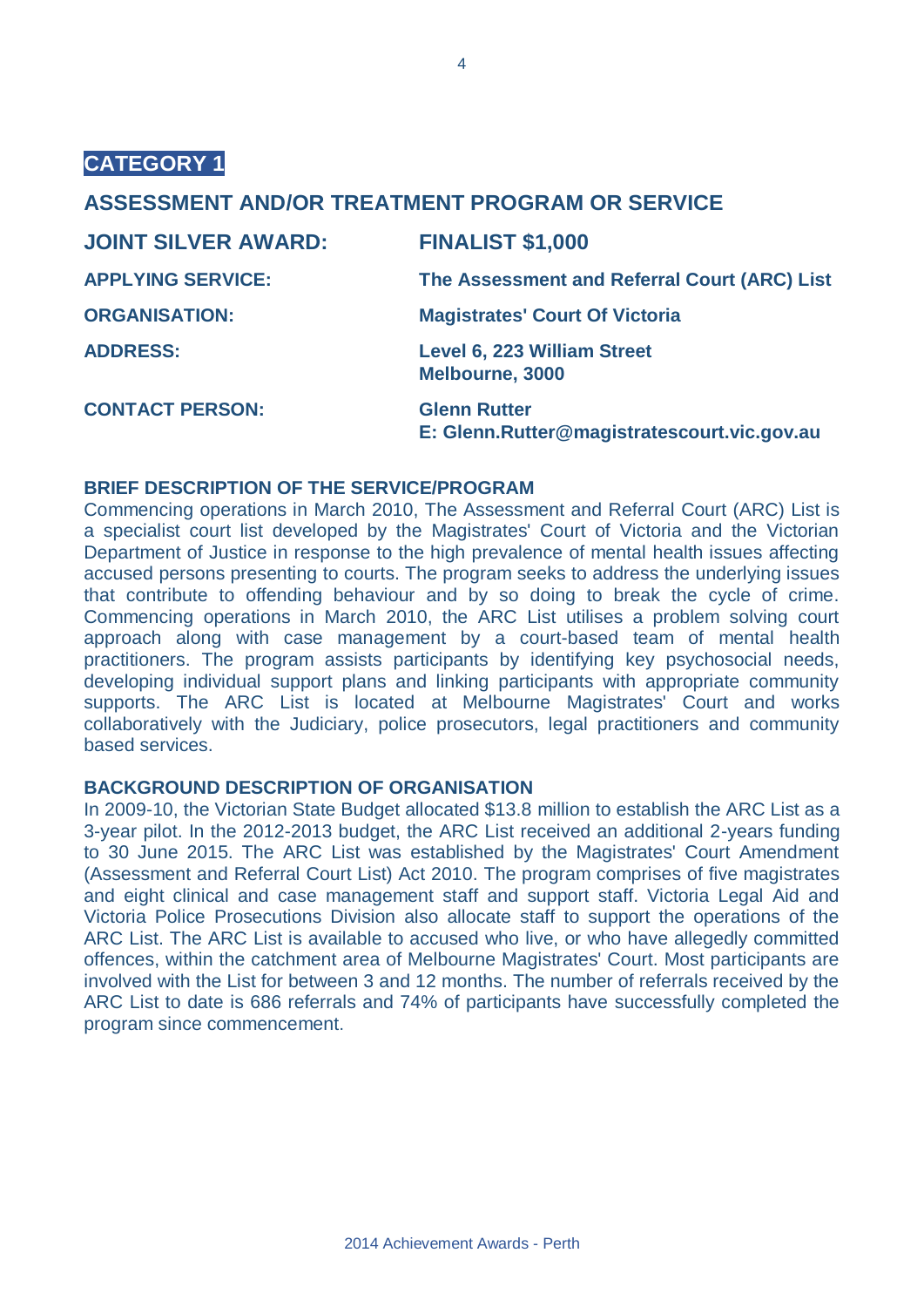#### **SUPPORT PROGRAM OR SERVICE**

| <b>GOLD AWARD:</b>       | <b>WINNER \$2,000</b>                                    |
|--------------------------|----------------------------------------------------------|
| <b>APPLYING SERVICE:</b> | 'Living Life Well' Micro Business                        |
| <b>ORGANISATION:</b>     | <b>EBAT Charitable Trust Trading As Pou Whakaaro</b>     |
| <b>ADDRESS:</b>          | <b>PO Box 2025</b><br><b>WHAKATANE, NZ</b>               |
| <b>CONTACT PERSON:</b>   | <b>Shellie Goldsmith</b><br>E: shellie@pouwhakaaro.co.nz |

#### **BRIEF DESCRIPTION OF SERVICE**

Pou Whakaaro's Community Services Team provides vocational support for people who have a disability or an experience of mental illness. Over recent years we noticed a decline in the mainstream job market. Rather than continue to push against this trend, we created an innovative solution, providing the opportunity for people to work at their own pace, master a skill, develop confidence, contribute to the community, and get paid for it! Our solution – Micro Business! In 2012 our team developed a Micro Business Programme called "Living Life Well". This was delivered in group and with individual coaching sessions to develop business ideas into tangible plans and goals. Participants then began their own businesses, while continuing to attend the programme and receiving support from mentors and professionals. In October 2013, our programme was awarded First Prize and People's Choice Award in the Bay of Plenty District Health Board Clinical School Innovation Awards. Commencement Date: January 2012.

#### **BACKGROUND DESCRIPTION OF ORGANISATION**

Pou Whakaaro is the trading name of EBAT Charitable Trust in the Eastern Bay of Plenty, based in Whakatane. From 1982 it operated as a sheltered workshop, eventually transitioning into Pou Whakaaro in 2002, providing a range of services for people experiencing mental health and disability which empower and strengthen the people we partner. Pou Whakaaro seeks to develop options which aim to be inclusive when no community option exists to assist people in their self-determination and recovery. We are funded by Eastern Bay of Plenty District Health Board, Ministry of Social Development, Ministry of Health and Accident Compensation Corporation. Pou Whakaaro's current budget is around \$1,006,000 and during an average monthly period 120 people use our mental health services. We employ 19.5 FTE Staff. Our Community Services Team has 2.9 FTE, providing not only the Micro Business Programme but also the full range of Employment Support Services.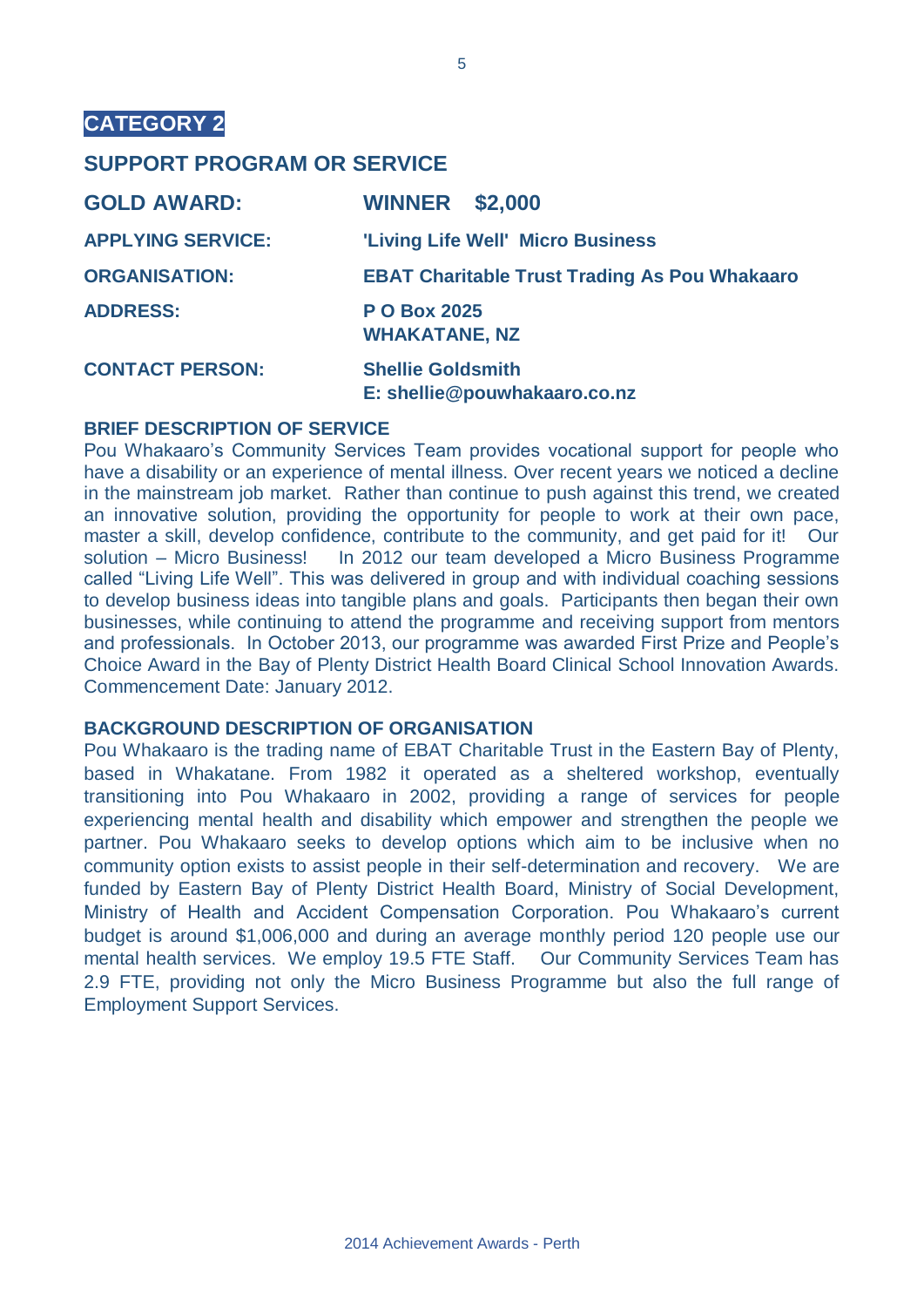#### **SUPPORT PROGRAM OR SERVICE**

| <b>SILVER AWARD:</b>      | <b>FINALIST \$1,000</b>                                              |
|---------------------------|----------------------------------------------------------------------|
| <b>APPLLYING PROGRAM:</b> | <b>Broome Community Recovery Centre</b>                              |
| <b>ORGANISATION:</b>      | <b>Kimberley Mental Health &amp; Drug Service</b>                    |
| <b>ADDRESS:</b>           | <b>Corner Saville And Forrest St</b><br>PO Box 3475, Broome, WA 6725 |
| <b>CONTACT PERSON:</b>    | <b>Cameron North</b><br>E: cameron.north@health.wa.gov.au            |

#### **BRIEF DESCRIPTION OF THE PROGRAM**

The Broome Community Recovery Centre (BCRC) was officially opened by the WA Minister for Mental Health and Disability on 9th December 2011. It commenced with clients in January 2012. In 2009 the Kimberley Mental Health and Drug Service responded to an expressed community need for a place where consumers and families could gain skills and confidence by participating in meaningful therapeutic activities, social and recreational programmes and supported employment opportunities. Two years later the Broome Community Recovery Centre (BCRC) opened its doors. Community based service providers collaborated with lead coordinating agency, KMHDS to establish the BCRC. Working together developed the capacity of all services to provide opportunities for recovery through activities and education. The delivery of programmes respects all cultures. The longevity and sustainability of the BCRC is given a high priority. The BCRC seeks to create a community without stigma where there is help and support for all people to develop and maintain a sense of wellbeing. It delivers recovery orientated programmes and activities for people with mental health issues, their carers and families, in such a way as to be accessible, inclusive, foster hope and enable opportunities for self-determination. In its first two years the centre has facilitated 776 events, which consisted of 364 recovery based groups, 126 meetings, 70 training and development sessions and 206 community groups. The BCRC mainly delivers programmes at the Centre, but also coordinates community events, such as the 2013 Fun Day, which is the major event during Mental Health Week in Broome. Kimberley Mental Health & Drug Service has grown in a short time from a very small service with fly in fly out visiting psychiatrists and one or two nurses to a service with 5 offices and over 120 FTE staff employed as well as the recently opened Broome Mental Health Unit - one of the world's most isolated inpatient units

#### **BACKGROUND DESCRIPTION OF ORGANISATION**

Kimberley Mental Health & Drug Service provides clinical services across the Kimberley. The area it services is twice the size of Victoria and many of the services are delivered into remote areas and communities. The model for delivery of this service is a hub model with a number of centres that then provide outreach into the smaller and more remote communities. A high proportion of clients are Aboriginal 60%-70% and many speak English as a second or third language. KMHDS strives to provide culuturally appropriate services and currently employs over 20 Aboriginal people within the service.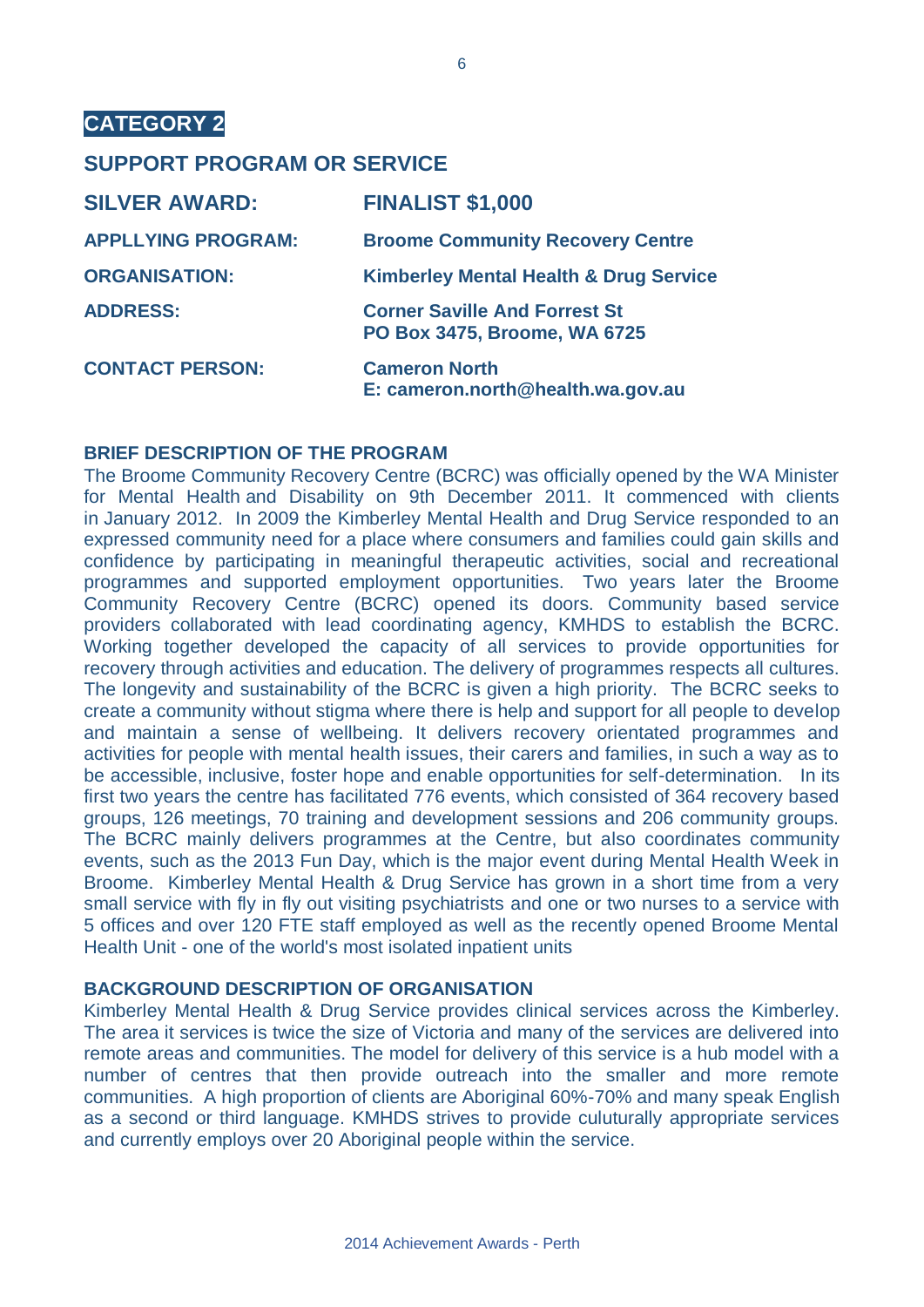#### **MENTAL HEALTH PROMOTION OR MENTAL ILLNESS PREVENTION PROGRAM OR PROJECT**

| <b>GOLD AWARD:</b>       | <b>WINNER \$2,000</b>                                                          |
|--------------------------|--------------------------------------------------------------------------------|
| <b>APPLYING SERVICE:</b> | ReachOut.com - an online mental health service for<br><b>young Australians</b> |
| <b>ORGANISATION:</b>     | <b>ReachOut.Com By Inspire Foundation</b>                                      |
| <b>ADDRESS:</b>          | <b>Ground Floor</b><br>97 Church St<br><b>Camperdown, NSW 2050</b>             |
| <b>CONTACT PERSON:</b>   | <b>Kerrie Buhagiar</b><br>E: kerrie@inspire.org.au                             |

#### **BRIEF DESCRIPTION OF THE SERVICE**

ReachOut.com is a national online youth mental health service targeted at young people aged 14-25 years and accessed by over 1.4 million unique visitors each year. The primary focus of the service is prevention and early intervention. ReachOut.com provides young people experiencing mental health difficulties with information, tools and support to understand the issues they are facing, improve their mental health literacy, and work on their own mental health and wellbeing. ReachOut.com works in partnership with specialist mental health services to develop referral pathways for young people that need more intensive support, ensuring that they get the help they need as quickly and effectively as possible. ReachOut.com works closely with young people to design and deliver our service, ensuring the service remains relevant and meaningful in young people's lives. Commencement Date: 1998

#### **BACKGROUND DESCRIPTION OF ORGANISATION**

ReachOut.com by Inspire Foundation was established in 1998. Its flagship program - the online youth mental health service, ReachOut.com - supports young people experiencing early signs and symptoms of mental health difficulties, and is accessed by over 1.4 million unique visitors each year. The program is funded through the Commonwealth Government of Australia's Department of Health as well as private donations, and has an annual turnover of approximately \$3 million. The organisation comprises thirty staff working across five functional teams: Service Delivery, Research and Policy, Marketing and Communications, Fundraising and Organisational Development. As well as providing a world class mental health service, ReachOut.com by Inspire Foundation also: - leads research on technology, young people and wellbeing; - supports schools and professionals so that they can support young people; and - shares expertise within and across sectors through consulting and advisory roles.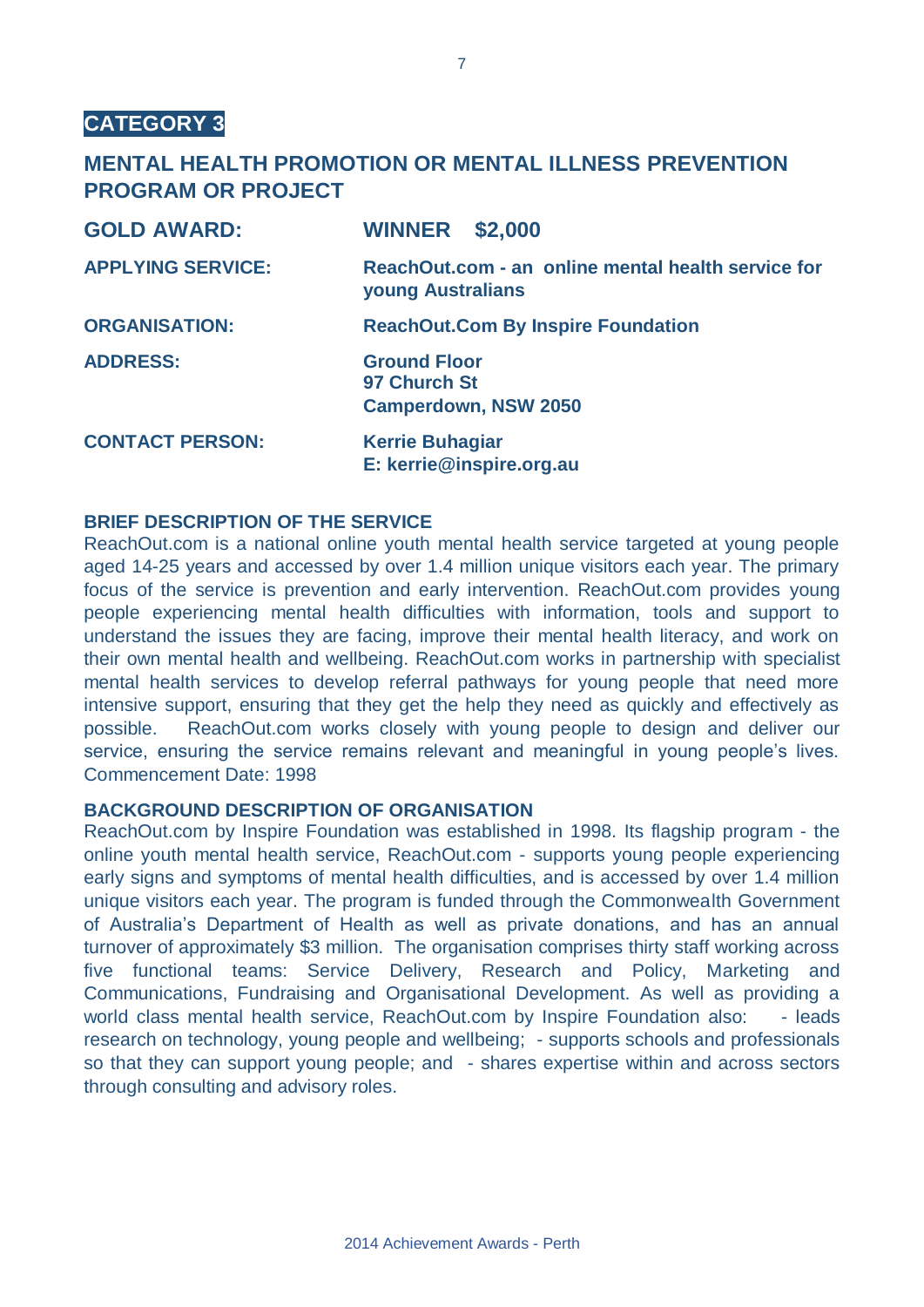#### **MENTAL HEALTH PROMOTION OR MENTAL ILLNESS PREVENTION PROGRAM OR PROJECT**

| <b>JOINT SILVER AWARD:</b> | <b>FINALIST \$1,000</b>                                                                      |
|----------------------------|----------------------------------------------------------------------------------------------|
| <b>APPLYING PROJECT:</b>   | The Five Project: Addressing Mental Health through<br>the Arts in Regional Western Australia |
| <b>ORGANISATION:</b>       | <b>DADAA Inc</b>                                                                             |
| <b>ADDRESS:</b>            | <b>21 Beach Street</b><br>Fremantle, WA 6010                                                 |
| <b>CONTACT PERSON:</b>     | <b>Andrea Lewis</b><br>E: andrea@dadaa.org.au                                                |

#### **BRIEF DESCRIPTION OF THE PROGRAM**

FIVE is two-year partnership between DADAA and Rio Tinto currently taking place in five Western Australian communities: Geraldton, Busselton, Paraburdoo, Derby and Esperance. Following a community arts and cultural development approach, the statewide project aims to reduce stigma around mental health by facilitating dialogue and building awareness about issues of wellbeing. The project addresses key components of the Mental Health Commission's 2020 strategy for Western Australia. In each community, several related projects are taking place. These include a combination of whole-of-community initiatives and targeted projects for FIFO workers and their families, as well as for Aboriginal, farming and young adult communities. Project design includes innovative arts practices, consultative processes, a strong community engagement framework and a robust evaluation model. These elements give FIVE the potential to have broad-reaching social, health and advocacy impacts, positioning the project to make significant contributions to mental health at a national, state and local level.

#### **BACKGROUND DESCRIPTION OF ORGANISATION**

DADAA is a community arts and cultural development organisation based in Fremantle, Western Australia, with additional program offices in Midland, Lancelin and Esperance. Established in 1994, the organisation's core areas of service include arts and mental health, and arts and disability. Through an artistic framework, all programs facilitate social inclusion as a means of promoting health and wellbeing. The organisation also has a strong research and evaluation program, and is a national leader in policy and advocacy work in the arts and health sector. Key funding sources include Australia Council for the Arts, Mental Health Commission, Department of Culture and the Arts, Disability Services Commission, Home and Community Care, Lotterywest, Country Arts and Healthway. In 2013, DADAA had an annual budget of \$2,548,622 and engaged 2,994 participants in programs around the State. Across exhibitions and performances, it reached an audience of 13,094. The organisation employs 106 (42 FTE equivalent) staff.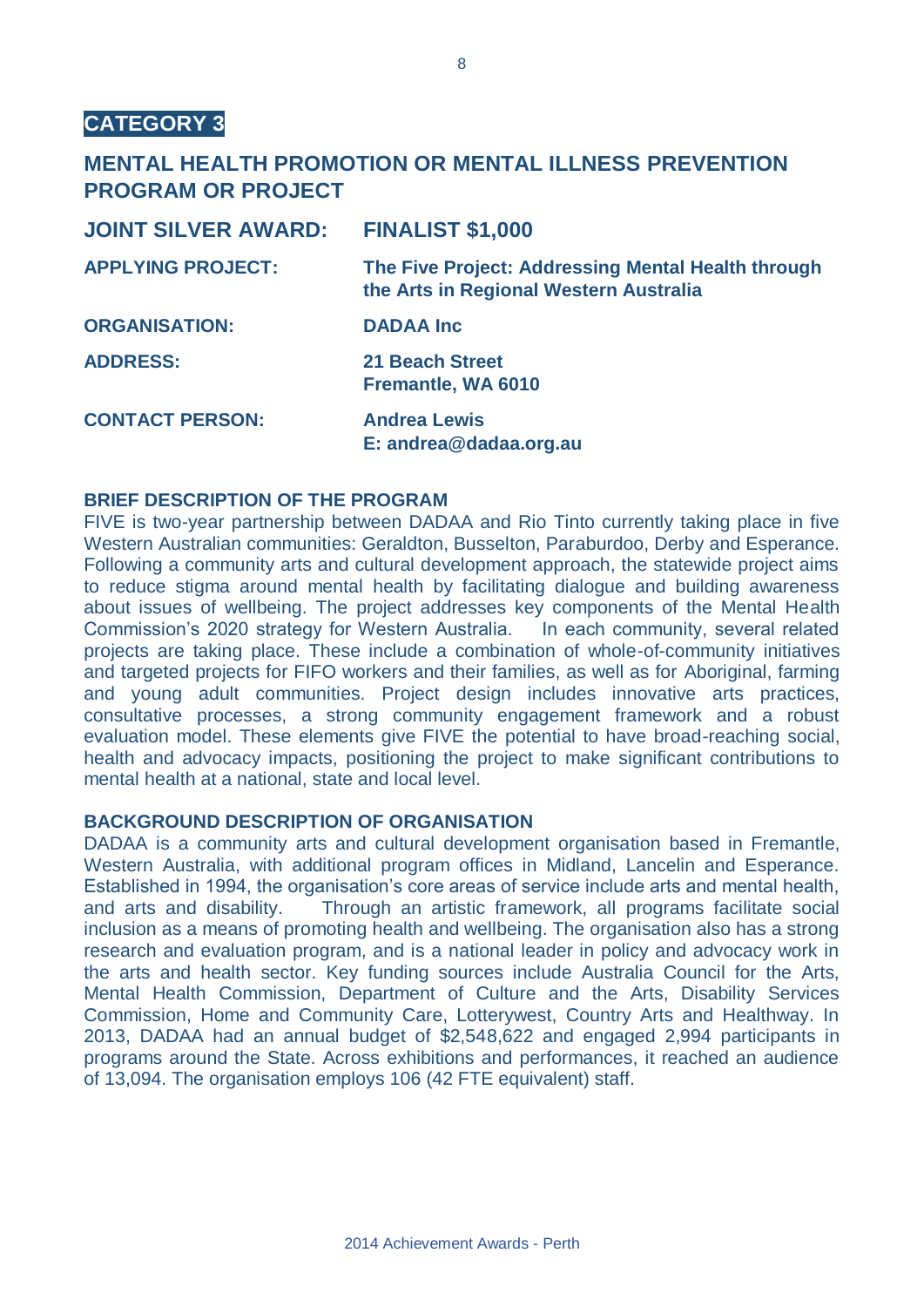#### **MENTAL HEALTH PROMOTION OR MENTAL ILLNESS PREVENTION PROGRAM OR PROJECT**

| <b>JOINT SILVER AWARD:</b> | <b>FINALIST \$1,000</b>                         |
|----------------------------|-------------------------------------------------|
| <b>APPLYING PROGRAM:</b>   | <b>Youth Mental Health First Aid Program</b>    |
| <b>ORGANISATION:</b>       | <b>Mental Health First Aid Australia</b>        |
| <b>ADDRESS:</b>            | 369 Royal Pde<br>Parkville, VIC 3052            |
| <b>CONTACT PERSON:</b>     | <b>Betty Kitchener</b><br>E: bettyk@mhfa.com.au |

#### **BRIEF DESCRIPTION OF PROGRAM**

The Youth Mental Health First Aid course is a 14-hour course, which equips adult members of the public, who work or live with teenagers, to assist them with mental health problems. It teaches adults to identify the difference between normal fluctuations in mood, which are common for adolescents, and a developing mental illness (depression, anxiety, eating disorders, psychotic illnesses and substance use problems). It also teaches about a range of crisis situations and how to assist (suicidal thoughts and behaviour, non-suicidal selfinjury, panic attacks, traumatic events, medical emergencies due to eating disorders and substance use, aggressive behaviours and severe psychotic states). The course teaches participants how to be supportive and offer a listening ear and how to refer on to professional help when needed. The 1st edition Youth Mental health First Aid Program was launched in March 2007.

#### **BACKGROUND DESCRIPTION OF ORGANISATION**

Mental Health First Aid (MHFA) Australia is a health promotion charity. Its mission is the "provision of high quality, evidence-based mental health first aid education open to all members of the community." Its objectives are to: a) provide education programs to increase the mental health literacy of the community including the provision of Mental Health First Aid training; b) conduct research in order to develop and evaluate these education programs; c) support the effective dissemination of these programs across Australia and overseas. Since 2001, the MHFA Program has trained 1% of Australians (over 220,000) in mental health first aid strategies through a national pool of over 1,000 accredited instructors. The MHFA Program has been adapted in more than 20 other countries. The MHFA Program, created by Betty Kitchener OAM and Professor Tony Jorm, is well evaluated, showing increased participant knowledge of mental illness, treatments and first aid strategies, and confidence to help others.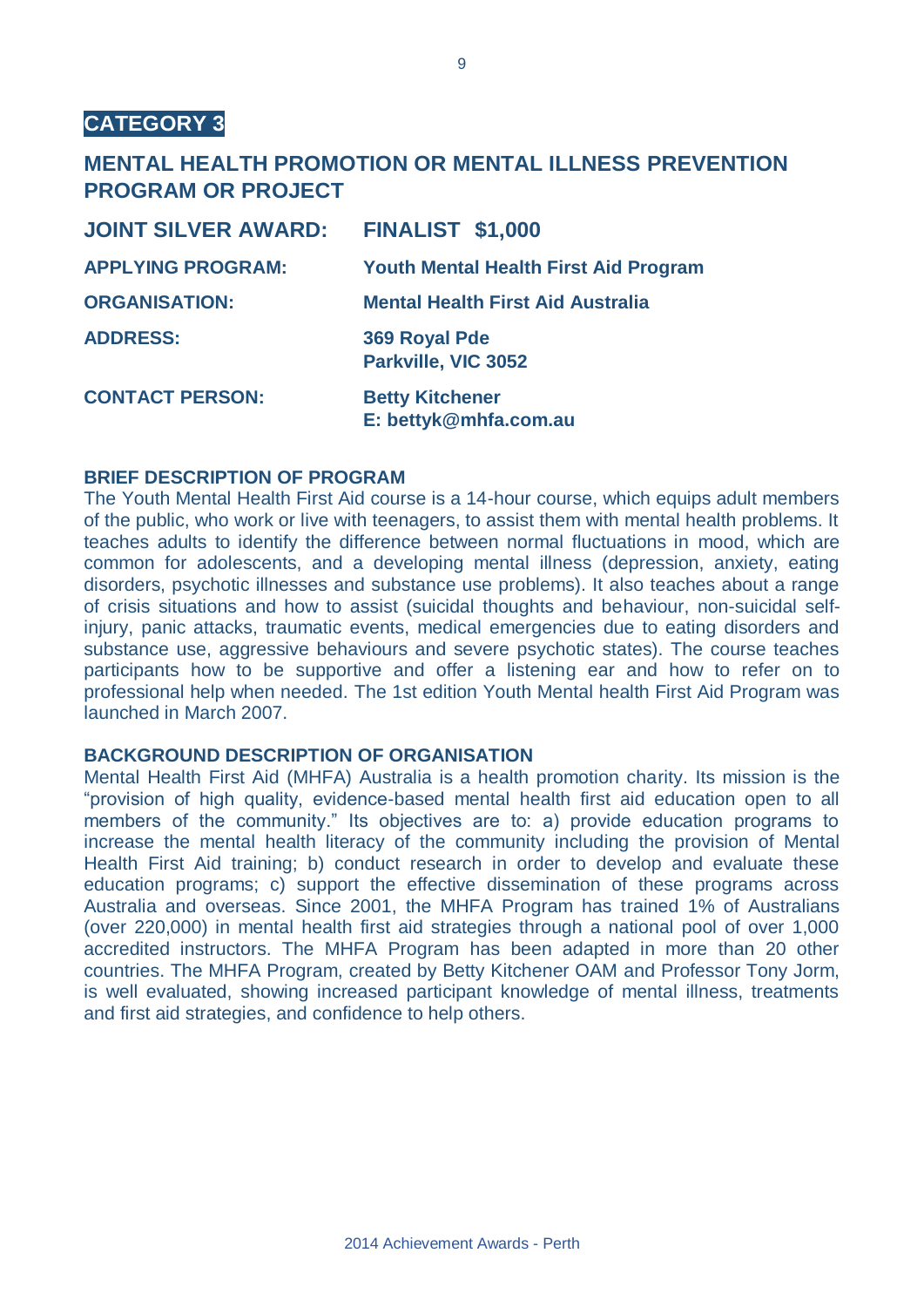#### **EDUCATION OR TRAINING OR WORKFORCE DEVELOPMENT**

| <b>SILVER AWARD:</b>                                    | <b>FINALIST \$1,000</b>                                           |
|---------------------------------------------------------|-------------------------------------------------------------------|
| <b>APPLYING PROGRAM:</b><br>and<br><b>ORGANISATION:</b> | <b>Eating Disorders Training And Evaluation Centre</b><br>(EDTEC) |
| <b>ADDRESS:</b>                                         | GPO Box D184,<br>PERTH, WA 6840                                   |
| <b>CONTACT PERSON:</b>                                  | <b>Julie Potts</b><br>E: Julie.Potts@health.wa.gov.au             |

#### **BRIEF DESCRIPTION OF PROGRAM**

The Specialised Eating Disorders Program established the Eating Disorders Training and Evaluation Centre in 2007 to provide training and education for the community in order to improve recognition, early intervention and treatment for eating disorders, and to establish a Centre of Excellence for Western Australia in childhood eating disorders. The EDTEC program has been a huge success, attaining excellent feedback from training participants, developing a national reputation, generating state of the art scientific publications, establishing productive partnerships throughout the state, and creating innovative mechanisms for involving consumers in care, training and research. The "Reaching out for Hope" project completed in 2013 is just one exemplar of the innovative collaborations that EDTEC has created bringing together trainer, clinician, consumer and researcher to produce a peer support service for adolescents experiencing eating disorders.

#### **BACKGROUND DESCRIPTION OF ORGANISATION**

EDTEC serves the entire state of Western Australia, with 1FTE dedicated to a training coordinator role, .6FTE dedicated to research and a proportion of the role of each clinician being dedicated to research and training. Further, several research staff are employed with EDTEC under research grants. EDTEC is a Department of Health funded service and the budget is approximately 10% of wider operational budget of the Specialised Eating Disorder Program. This Specialised Eating Disorder Program provides a continuum of care for eating disorders including inpatient, day-patient and outpatient care, in addition to the training and research component. There are consumer and carer groups attached to the Program. At any one time the clinical service sees the most unwell 10% of clients with complex eating disorders in Western Australia, (approximately 150 patients) whilst the remainder of mild to moderate cases are seen in the community by clinicians supported by EDTEC. Duration of care is typically around twelve months, sometimes longer and services are available until a patient reaches 18 years old.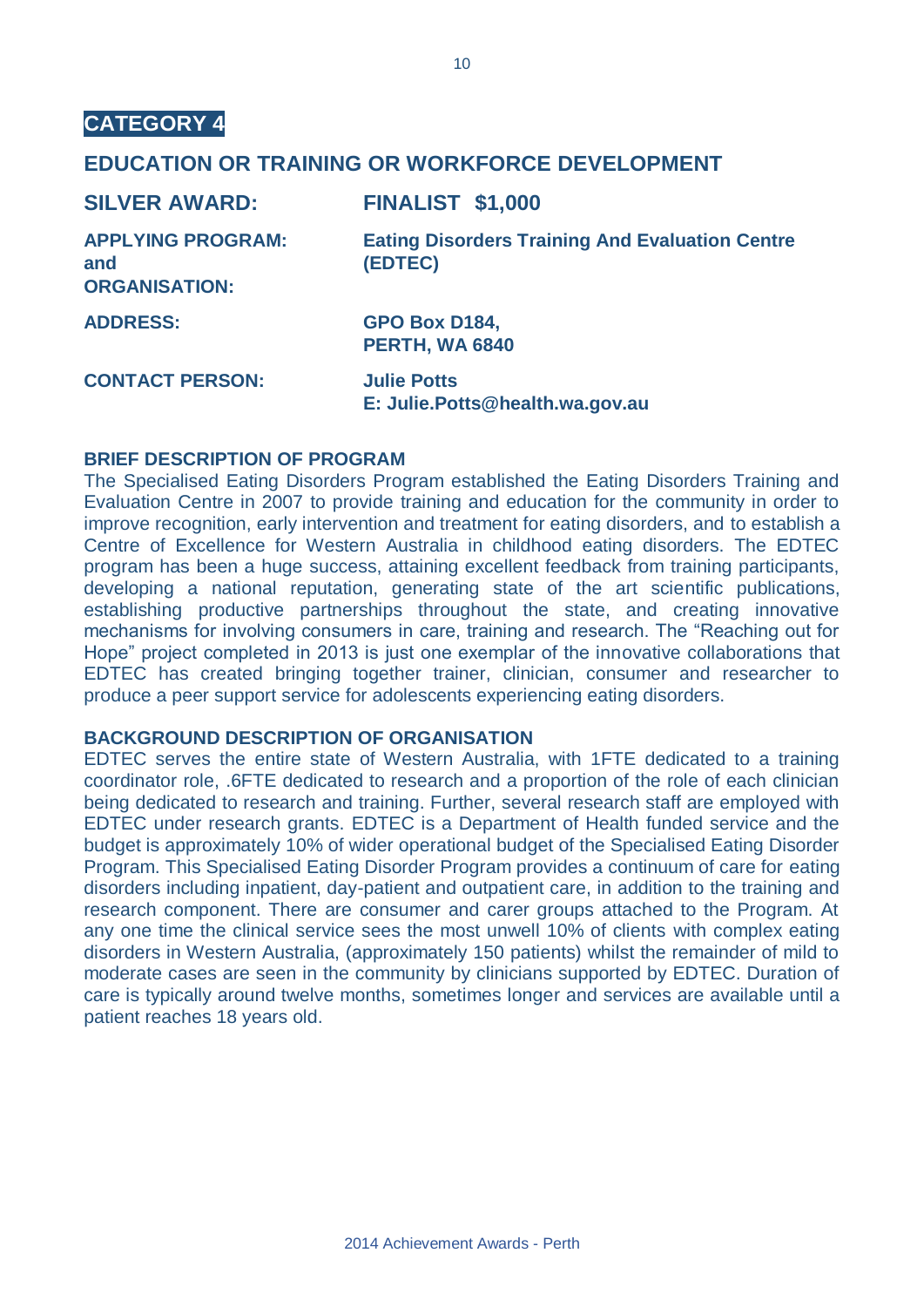#### **CONSUMER PROVIDED**

| <b>GOLD AWARD:</b>       | <b>WINNER \$2,000</b>                                |
|--------------------------|------------------------------------------------------|
| <b>APPLYING PROGRAM:</b> | <b>Peach Tree</b>                                    |
| <b>ORGANISATION:</b>     | <b>Peach Tree Perinatal Wellness Inc</b>             |
| <b>ADDRESS:</b>          | <b>26 Wakefield Street</b><br>Sandgate, QLD 4017     |
| <b>CONTACT PERSON:</b>   | <b>Sophie Craker</b><br>E: sophiecraker@yahoo.com.au |

#### **BRIEF DESCRIPTION OF PROGRAM**

Peach Tree was established in 2011 by two mothers with a shared experience of post-natal depression. It has since attracted more volunteers (all with a lived experience of perinatal mental illness) who assist in the planning, implementation and/or evaluation of its many activities. Peach Tree has no paid staff or funding, and so relies on grants, donations and fundraising events to undertake its important work. It operates six support groups across south-East Queensland, with an estimated total attendance of 175 people, and approximately 250 people have accessed its antenatal education classes. Peach Tree has extensive plans to continue its growth to meet the needs of more vulnerable families, as well as undertake evaluation of the impact of its interventions. For more information, see www.peachtree.org.au.

#### **BACKGROUND DESCRIPTION OF ORGANISATION**

Peach Tree Perinatal Wellness Inc is a not-for-profit consumer organisation aimed at minimising the impact of perinatal mental illness, defined as occurring from conception to 24 months post-delivery and including depression, anxiety and postnatal psychosis. This can sometimes result in tragic consequences for the child and/or parent, with suicide a leading cause of maternal death. Early intervention is a vital but under-resourced need to support parents make the best possible transition to their life as a family. Peach Tree's activities include community awareness, antenatal education and support groups for new parents experiencing perinatal mental illness to help address this need. It is underpinned by a strong governance structure and has grown rapidly since it was established three years ago, in part due to the many strategic partnerships it has formed. Peach Tree was honoured in 2013 with a Queensland Mental Health Week Achievement Award in the consumer/carer category.

#### **CATEGORY 6 BETTER PHYSICAL AND MENTAL HEALTH**

**No Award in this Category**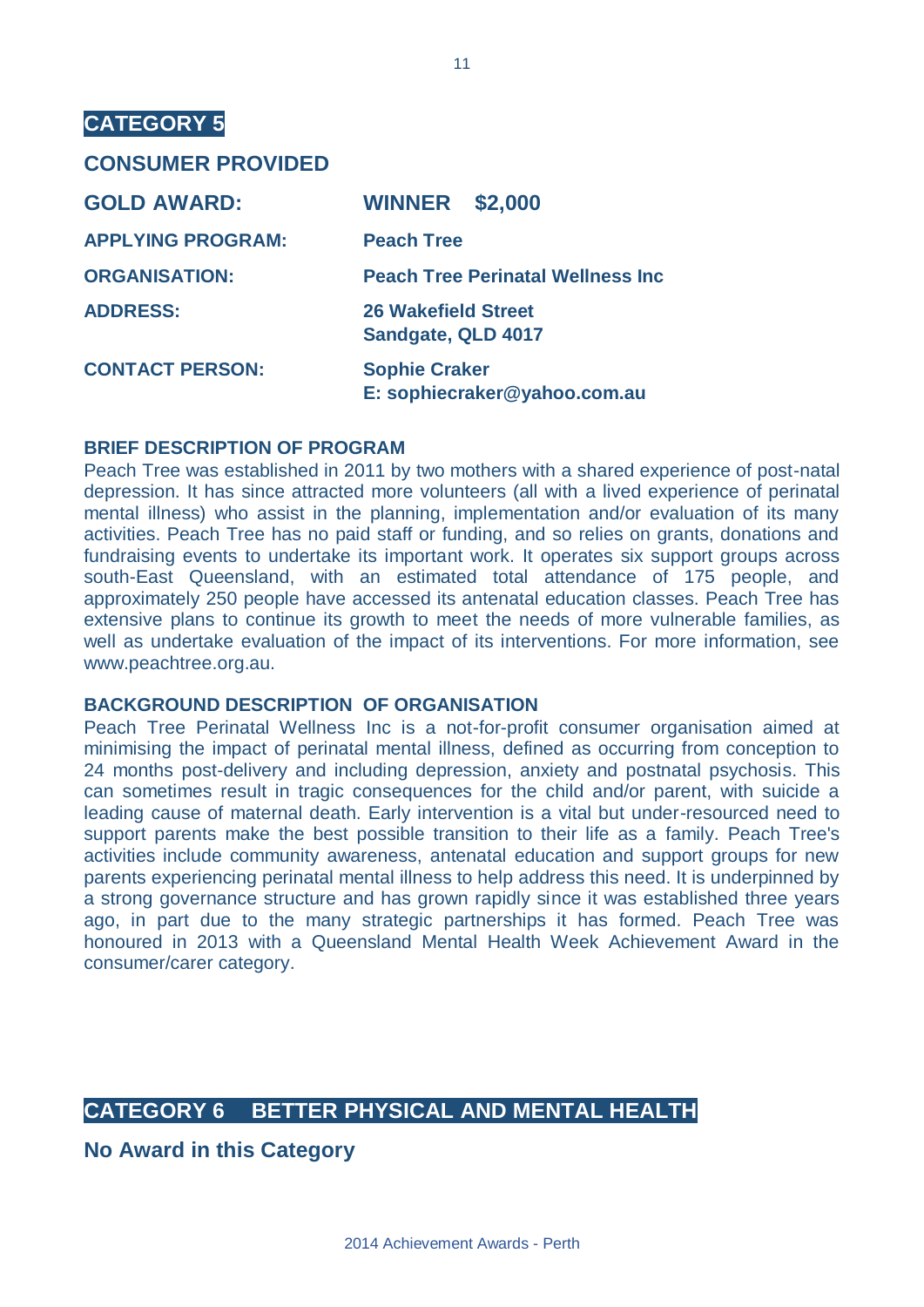#### **ACHIEVEMENT WITH DIFFERENT FOCUS**

| <b>SILVER AWARD</b>      | <b>FINALIST \$1,000</b>                                                             |
|--------------------------|-------------------------------------------------------------------------------------|
| <b>APPLYING SERVICE:</b> | <b>Service Culture Transformation -</b><br><b>The Recovery Mentoring Initiative</b> |
| <b>ORGANISATION:</b>     | <b>Barwon Health Mental Health Drug And Alcohol</b><br><b>Service (MHDAS)</b>       |
| <b>ADDRESS:</b>          | <b>The Swanston Centre</b><br><b>PO Box 281</b><br>Geelong, VIV 3220                |
| <b>CONTACT PERSON:</b>   | <b>Jennifer Black</b><br>E: jennifb@barwonhealth.org.au                             |

#### **BRIEF DESCRIPTION OF SERVICE**

Barwon MHDAS has taken a unique approach to tackling the fundamental culture change required for recovery oriented service delivery. Transformation has been achieved through boldly challenging historical clinician managed practices and engagement of the workforce in a three year reflection and debate, inviting teams to design their own practice change. The attitude change of the staff is evident in the way they now constantly question the status quo and have engaged in innovative sustainable change in the way people access and interact with the service. In particular, the executive team introduced the practice principle of 'nothing about me without me', setting an expectation that staff would have no conversations outside of professional supervision about a person accessing services, without them being present. There are now many examples of this in practice throughout the organisation leading to recognition through a 2013 Victorian Government Health Care Award for Innovation. Commencement Date: 2011

#### **BACKGROUND DESCRIPTION OF ORGANISATION**

Barwon Health is Victoria's largest regional health service and the largest employer in the region. The Barwon Health Mental Health and Drugs and Alcohol Service (MHDAS) is a specialist public health service aimed primarily at people with serious mental illness and/or drug and alcohol issues. It has an operating budget of \$47 million and employs over 300 staff and provides care to all age groups from children to those over 65 years of age. Barwon MHDAS services the Greater Geelong Region which has a population of in excess of 290,000, which expands significantly in the coastal areas in peak holiday times. The service has an emphasis on providing early intervention and working in partnership with other organisations. Services include a 32 bed inpatient unit, a PARC and CCU, triage, community teams, primary mental health services and a range of specialist programs including forensic specialist, homeless outreach and eating disorders.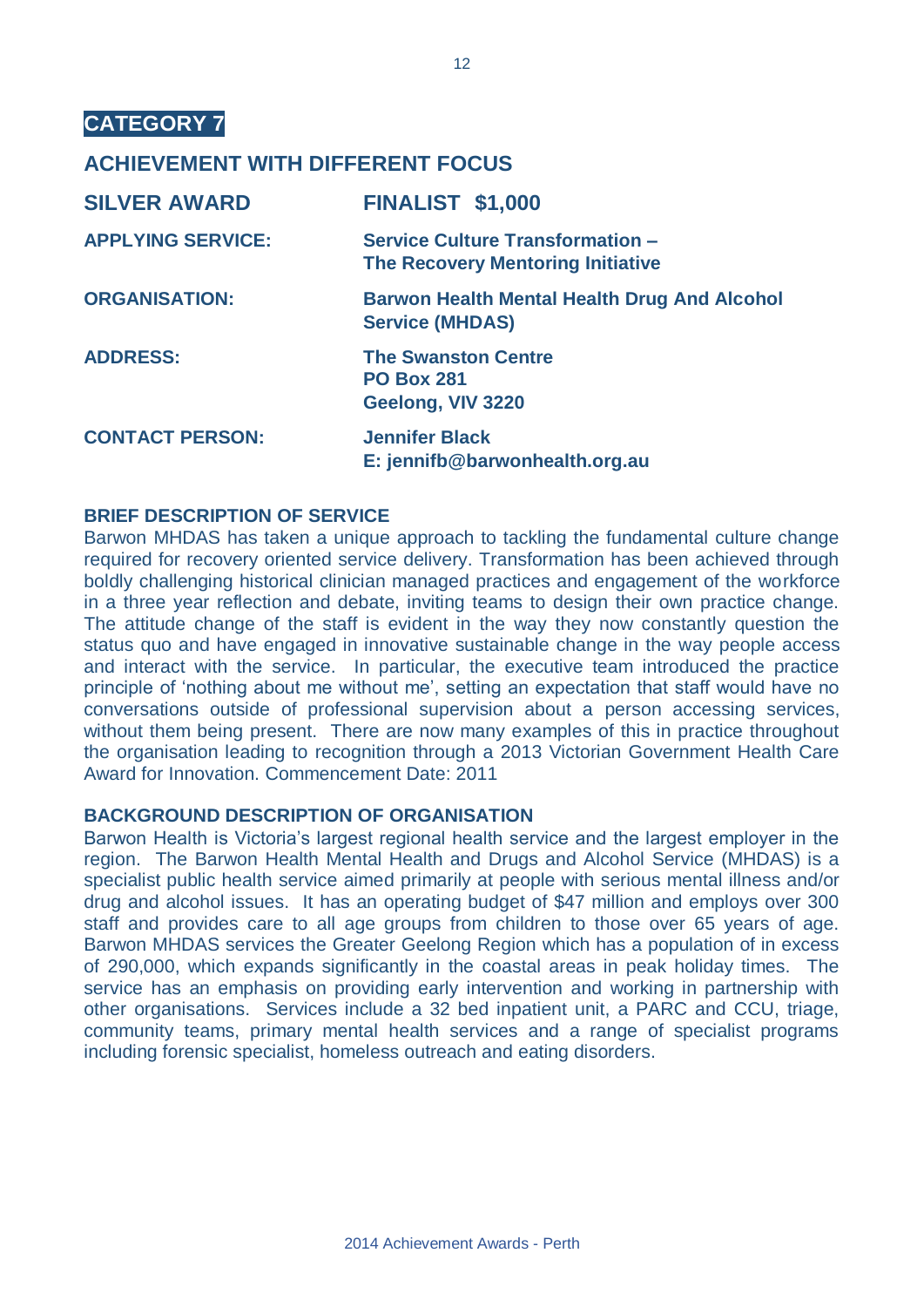#### **TOM TRAUER RESEARCH AND EVALUATION AWARD**

| <b>JOINT AWARD:</b>                          | <b>WINNER \$1,500</b>                                                                |
|----------------------------------------------|--------------------------------------------------------------------------------------|
| <b>APPLYING PROJECT</b><br>and ORGANISATION: | <b>Community Mental Health Drug and Alcohol</b><br><b>Research Network (CMHDARN)</b> |
| <b>ADDRESS:</b>                              | <b>PO Box 69,</b><br><b>Lindfield, NSW 2070</b>                                      |
| <b>CONTACT PERSON:</b>                       | <b>Deb Tipper</b><br>E: deb@mhcc.org.au                                              |

#### **BRIEF DESCRIPTION OF THE PROJECT**

The Community Mental Health Drug and Alcohol Research Network (CMHDARN) was established in 2010. Organisations: CMHDARN is a partnership project between MHCC and the Network of Alcohol and other Drug Agencies (NADA. It was established following a long period of collaborative work to enhance cross- sector understanding, co-operation and service delivery improvement to people affected by co-existing mental health/ drug and alcohol issues. The Community Mental Health Drug and Alcohol Research Network (CMHDARN) is a state-wide program which utilises an innovative approach to support research related sector development and capacity building for workers in community managed mental health and drug and alcohol (MHDA) services. CMHDARN's commitment to evidence-based, best practice research and utilising quality presenters underpins its activities. Through the employment of a dedicated Research Network Project Officer, a quality program of diverse activities is facilitated. These activities include: - research forums, - reflective practice webinars, - a research seeding grants program, - a website with research related resources and links (www.cmhdaresearchnetwork.com.au), - a community research mentoring project, and, - an e-newsletter, CMHDARN Yarn. Such a supported program is highly unusual across the community managed sector  $-$  a program whereby a variety of accessible, research related activities are offered to workers across NSW. These activities are characterised by the involvement of highly experienced presenters and workshop facilitators from the academic research field and the community based sector. Feedback on these activities indicates a high level of satisfaction.

#### **BACKGROUND DESCRIPTION OF ORGANISATION**

The formation of the Community Mental Health Drug and Alcohol Research Network (CMHDARN) followed a concerted and intentional strategy over a number of years by the Mental Health Coordinating Council (MHCC) and Network of Alcohol and other Drug Agencies (NADA) to work together to increase the capacity of both mental health and drug and alcohol community sector services to better respond to the needs of people with coexisting issues. Integrated approaches to mental health (MH) and alcohol and other drugs (DA) service provision are now recognised as evidence based practice. CMHDARN is funded through the NSW Mental Health Commission, and employs a part time Project Officer. MHCC is the peak body representing community managed mental health organisations in NSW, with a membership of around 200 organisations and individuals whose business is related to the promotion or delivery of services for the wellbeing and recovery of people with mental health problems and their families and carers. NADA is the peak body for community managed alcohol and other drug organisations in NSW.NADA represents over 100 organisational members that provide a broad range of services including drug and alcohol health promotion, early intervention, treatment and after-care programs. MHCC and NADA members provide a range of psychosocial and clinical services, and support programs, as well as advocacy, education, training and information services with a focus on recovery-oriented practice.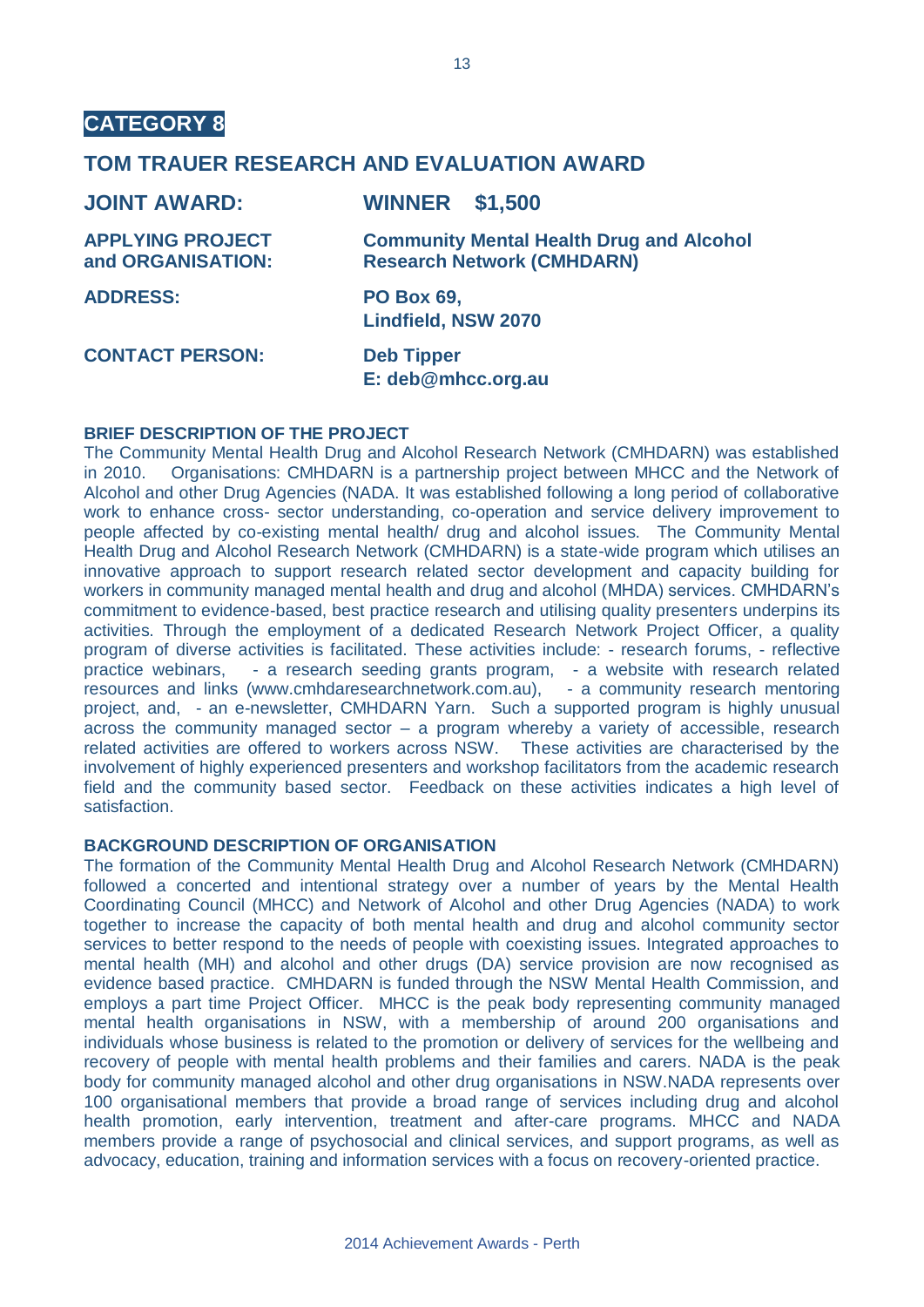#### **TOM TRAUER RESEARCH AND EVALUATION AWARD**

| <b>JOINT AWARD:</b>      | <b>WINNER \$1,500</b>                                                                                 |
|--------------------------|-------------------------------------------------------------------------------------------------------|
| <b>APPLYING PROJECT:</b> | What is happening at the Seclusion Review that<br>makes a difference? - a consumer led research study |
| <b>CONTACT:</b>          | <b>Bradley Foxlewin,</b><br>E: foxlewin@aapt.net.au                                                   |

#### **BRIEF DESCRIPTION OF PROJECT**

The Beacon Project regarding the reduction of seclusion and restraint in Australia emerged in August 2007. It included 11 demonstration sites, of which the Psychiatric Services Unit, Mental Health ACT was one. The Seclusion and Restraint Working Group of Mental Health ACT was set up during this same period. It established the SRRM (Seclusion and Restraint Review Meeting)in May 2009 as a practical, un situ strategy for continuing the previous work. The research being nominated was published in 2012 and is available online at: http://www.actmhcn.org.au/publications/research.html. Bradley Foxlewin, Author is the Principal Consumer Researcher. The Primary Collaborators are: The Psychiatric Services Unit, Canberra Hospital, ACT Mental Health, and the ACT Mental Health Consumer Network. Supporting advice provided by the Victorian Mental Illness Awareness Council (VMIAC) and Beverley Raphael, debriefing provided by the Mental Health Foundation, Innana Counselling Service and the Canberra Men's Centre, and editing services provided by Elizabeth Foxlewin. Bradley Foxlewin holds a Master of Applied Science (Social Ecology) and has extensive community sector experience including; managing services, counselling, delivering group work, and promoting trauma informed, recovery oriented service delivery as a trainer, and an independent consumer researcher. He has held senior consumer representational roles for the ACT over a number of years and, in March 2013, was appointed as a Deputy Mental Health Commissioner in NSW. He continues to contribute to the mental health research sector through his active involvement in the Community Mental Health, Drug and Alcohol Research Network (CMHDARN) - a joint NADA & MHCC initiative in NSW. He is an active participant in the international consumer/survivor movement, and has recently delivered a conference presentation supporting the advancement of consumers/survivors as academics. Whilst juggling these many roles, he finds the time to support and encourage consumers with an interest in developing their own research pathways. At the Psychiatric Services Unit, PSU, of Canberra Hospital, ACT a weekly meeting reviewing instances of seclusion and restraint of consumers has influenced both the practice and frequency of seclusion, achieving a 90% reduction in the use of seclusion. This research sought to explore how this change has come about, by gathering the stories and experiences of members of the SRRM, including its consumer representatives. The research is relevant to present and future consumers experiencing acute distress; to practitioners both in the Canberra PSU and in other settings; and to support national policy initiatives around the reduction of seclusion and restraint following the identification of this key issue in Recommendation 3 of the National Mental Health Commission's first report 'A Contributing Life: the 2012 Report Card on Mental Health and Suicide Prevention'. The research is a rare example of independent consumer led research, an achievement of global significance.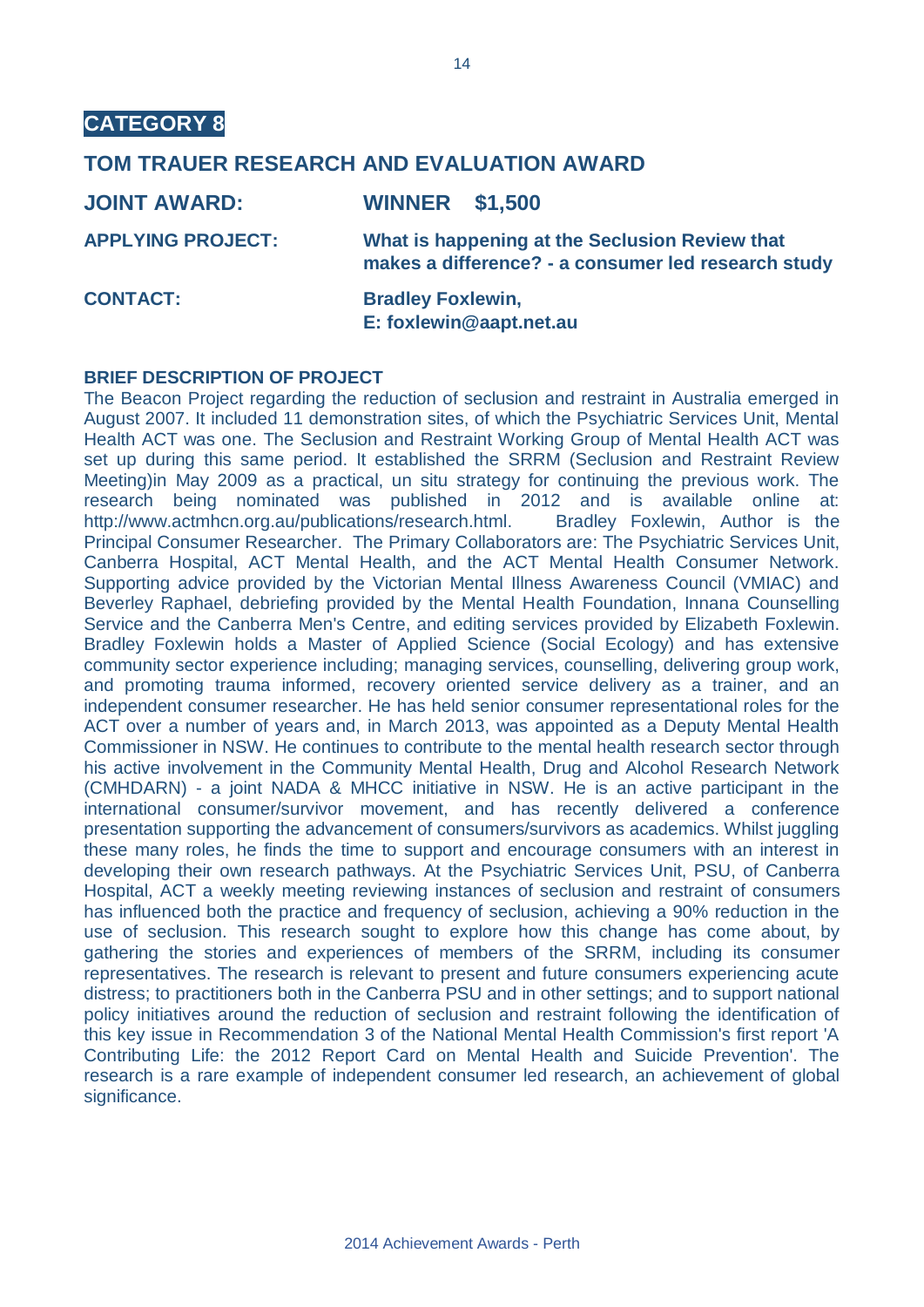### **AUSTRALIAN AND NEW ZEALAND**

#### **MENTAL HEALTH SERVICE**

#### **MEDIA AWARDS 2014**

#### **BACKGROUND**

The Mental Health Media Awards program commenced in 1998. It is designed to encourage accurate and sensitive media coverage of mental health issues, to break down stigma and to educate the community about mental health. There are three categories, as follows:

- **1. Print media**
- **2. Broadcast media**
- **3. Special Media Achievement**

In 2014 there were 30 entries received for the three media categories.

The entries were rated on the following criteria:

Understanding that journalists work within limitations and acknowledging the diversity of media outlets and their impact and reach, entries are assessed against the following criteria:

- 1. The entry has been well researched and is factually accurate.
- 2. The content of the entry is sufficiently complete and balanced to impart a broad understanding of the issues.
- 3. Guidelines for reporting of mental health matters are taken into account. Australia - Mindframe guidelines New Zealand - Suicide Prevention and Like Minds, Like Mine:

These awards are made possible by generous grants from the Australian Government and the New Zealand Government in recognition of the importance it gives to excellence in media reporting of mental health issues.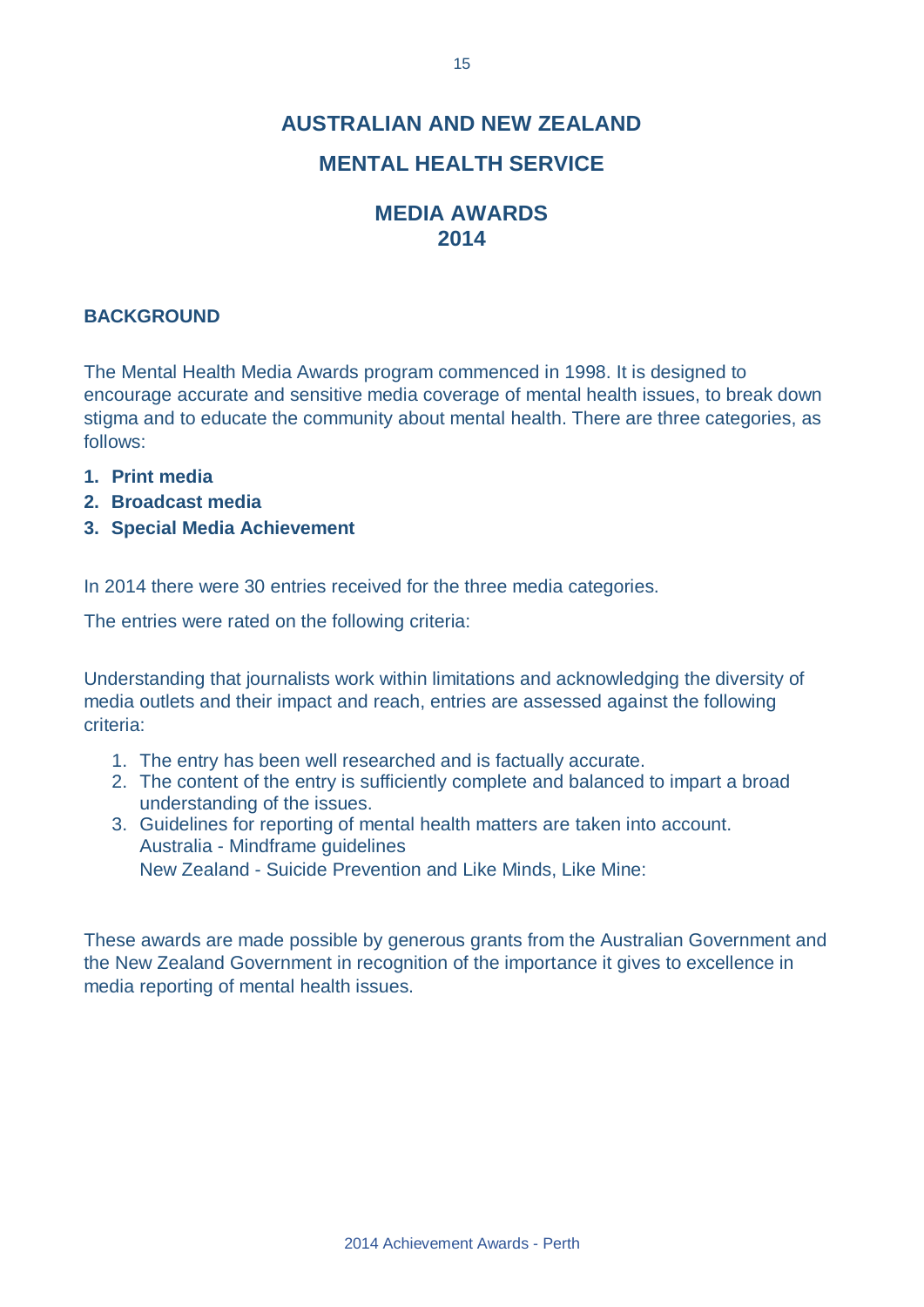| <b>PRINT MEDIA</b>     |                                                                                                                                                                                                                                                                                                      |
|------------------------|------------------------------------------------------------------------------------------------------------------------------------------------------------------------------------------------------------------------------------------------------------------------------------------------------|
| <b>WINNER</b>          | \$2,000                                                                                                                                                                                                                                                                                              |
| <b>ENTRY:</b>          | <b>Feeling Down on the Farm -</b><br><b>Mental Health in Rural Taranaki</b>                                                                                                                                                                                                                          |
| <b>ORGANISATION:</b>   | Like Minds Taranaki -<br><b>Gordon Hudson, Project Manager and Editor</b><br><b>Gill Evans, Journalist and Editorial Consultant</b><br><b>Michelle Wilson, Photographer</b><br><b>Inspired by Allied Press and John and Linda White</b><br><b>Taranaki Rural Support Trust</b><br><b>New Zealand</b> |
| <b>ADDRESS:</b>        | <b>PO Box 5015</b><br><b>New Plymouth, NZ 4310</b>                                                                                                                                                                                                                                                   |
| <b>CONTACT PERSON:</b> | <b>Gordon Hudson</b><br>E: gordon.hudson@xtra.co.nz                                                                                                                                                                                                                                                  |

#### **DESCRIPTION OF PROJECT**

Following the outstanding success of 'Down on the Farm' by Yvonne O'Hara from the Southland Times, local farmers John and Linda White approached Like Minds Taranaki to see if we could do something similar in Taranaki. With the blessing of the Southland Times, Like Minds Taranaki used its close association with our rural community to produce 'Feeling Down on the Farm - Mental Health in Rural Taranaki'. An active, representative committee managed the project and saw its completion through over a ten month period - with all aspects being completed on target, on time and on budget. Such was the excitement of the committee that numbers of copies rose from 5,000 initially to 12,000 - with a reprint of a further 3,000. The Taranaki Rural Support Trust underwrote the project. Sponsorship covered all costs. The aims of the project were met and the feedback of the project has been excellent. Gordon Hudson is project Manager and Editor; Gill Evans is Journalist and Editorial Consultant. Joint organizations Involved are: Taranaki Rural Women NZ - Committee Taranaki Dairy Women NZ - Committee Taranaki Rural Support Trust - Committee and Project Underwriters Dairy NZ -Committee Taranaki Federated Farmers - Committee and Sponsor Farmers - John and Linda White - Committee and sponsor Taranaki Savings Bank - Sponsor Taranaki Electricity Trust - Sponsor Rabo Bank - Sponsor Farmlands - Sponsor Private Farmer – sponsor. Inspired by Allied Press; Financially underwritten by the Taranaki Rural Support Trust.

#### **BRIEF DESCRIPTION OF ORGANISATION:**

Like Minds Taranaki (2003), is a registered Charitable Trust, CC 29897, and has, as its core business, the Ministry of Health's on-going public health project Like Minds Like Mine - aimed at reducing the stigma and discrimination associated with mental illness. We provide the following regular services to all sectors of our community. 'Mindful Ways' - monthly columns in all regional newspapers; Monthly radio session on Access Radio Taranaki and weekly session on The Most; 'Korero Mai' 'Whakaaro Pai' and; 'What's On' - Monthly newsletters; 'Taking the First Step' 64 page Guidebook for employment and 'Taranaki Mental Health Sector Directory' - 32 page Directory; A substantial active website and facebook; A wide range of regular presentations, projects, programmes and support groups. Like Minds Taranaki is governed by 8 Trustees, a Patron, Clinical Advisor. It is managed and staffed by long term paid, and many unpaid, team members.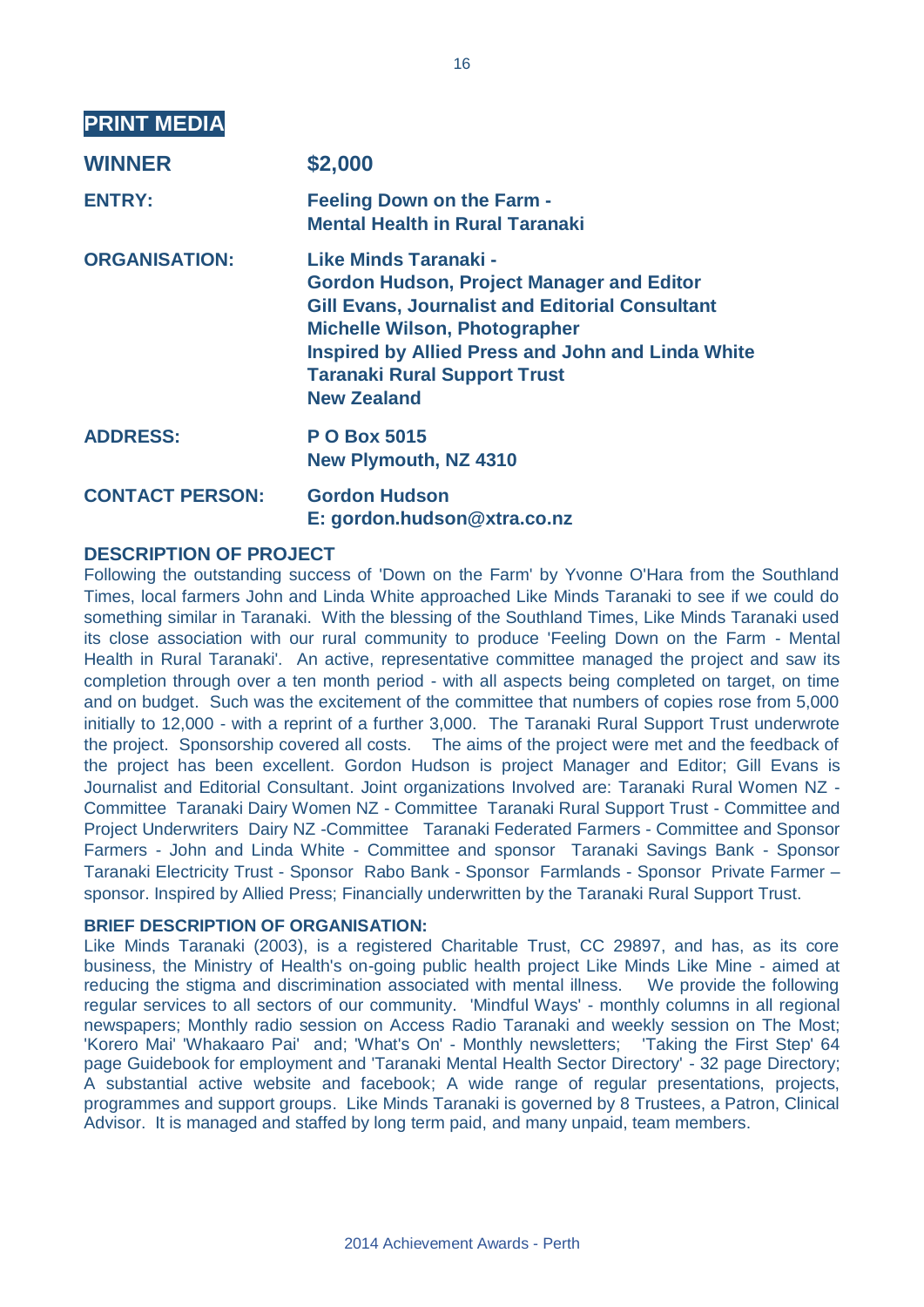**BROADCAST MEDIA**

| <b>JOINT WINNER:</b>  | \$2,000                                                        |
|-----------------------|----------------------------------------------------------------|
| <b>WINNING ENTRY:</b> | <b>The Sunnyboy</b><br><b>Director</b><br><b>Kaye Harrison</b> |
| <b>ORGANISATION:</b>  | <b>Treehouse Productions</b>                                   |
| <b>ADDRESS:</b>       | <b>PO Box 447</b><br>Woy Woy, NSW 2256                         |
| <b>CONTACT:</b>       | <b>Kaye Harrison</b><br>E: kayeharrison@optusnet.com.au        |

#### **DESCRIPTION OF ENTRY**

The Sunnyboy follows 50 year-old Jeremy Oxley, the enigmatic front man of the much lauded 80's band the Sunnyboys as he emerges from a 30-year battle with schizophrenia. Only recently stabilised with medication and secure in a loving environment, the documentary follows Jeremy as he unpicks the confused thoughts and feelings he has about his past. Unsure of what is real and what is misconstrued, Jeremy revisits relationships damaged by his illness, most significantly with his brother Peter. With the support of his partner Mary, Jeremy also struggles with the physical ravages of his illness as well as the relationship challenges they face as they prepare for marriage. The Sunnyboy follows Jeremy as his confidence and wellbeing slowly grows and he contemplates a return to the stage. An enlightening exploration of one man's experience of a misunderstood and stigmatised condition, The Sunnyboy is an inspiring story of hope, survival and the healing power of unconditional love.Feature documentary Dur: 91 mins Broadcast on ABC1 03 November, 2013.

To be screened at TheMHS Conference, Perth.

**Venue: Meeting Room 1 Perth Convention and Exhibition Centre Time: Thursday, 28 August 6.00 for 6.30pm (***light refreshments***) 6.35 – 8.05pm Screening 8.05 – 8.40pm Q&A with Peter Oxley and Kaye Harrison**

#### **BRIEF CV OF CONTACT PERSON**

Kaye Harrison - Director/ Co-Producer/DOP is a documentary filmmaker who approaches all stages of production with the very highest level of personal integrity. For the past 12 years Kaye has been directing and shooting her own documentaries, Crossing The Line 2005 (ABC-TV) and The Long Goodbye 2010 (ABC-TV) both of which won a number of awards. Kaye makes her feature debut with The Sunnyboy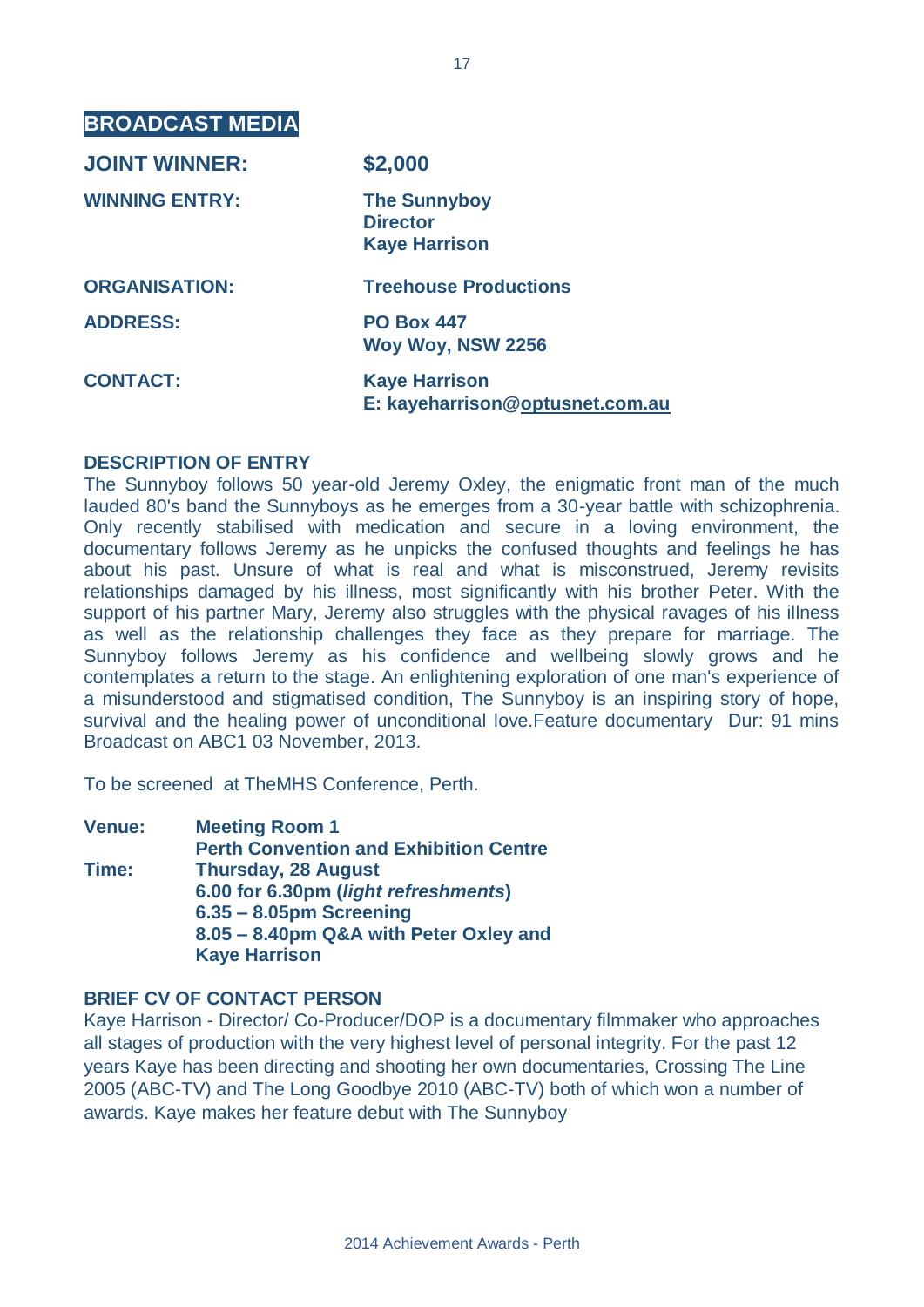**BROADCAST MEDIA**

| <b>JOINT WINNER:</b>  | \$2,000                                                                                                       |
|-----------------------|---------------------------------------------------------------------------------------------------------------|
| <b>WINNING ENTRY:</b> | 'Coming Home' parts 1&2<br><b>Foreign Correspondent</b><br><b>SALLY SARA</b><br><b>Producer and Presenter</b> |
| <b>ORGANISATION:</b>  | <b>AUSTRALIAN BROADCASTING CORPORATION</b>                                                                    |
| <b>ADDRESS:</b>       | <b>GPO Box 9994</b><br><b>ABC Ultimo Centre</b>                                                               |
| <b>CONTACT:</b>       | E: sara.sally@abc.net.au                                                                                      |

#### **DESCRIPTION OF ENTRY**

'Coming Home' is an intimate, honest and powerful story on the experience of Canadian Military Doctor, Major Marc Dauphin. Reporter Sally Sara, first met Major Dauphin at a combat hospital in Afghanistan' in 2009. lt turned out to be a harrowing and confronting day that changed both their lives' as dozens of casualties were brought in from the battle field'. Sally and Marc meet again in Canada, exactly four years later. Both have endured Post Traumatic Stress Disorder, after their experiences in Afghanistan. Major Dauphin and his wife Christine talk about their battle against PTSD and suicide. Part two of 'Coming Home', gives context to Marc's story and his eventual recovery. We hear from experts in the field and unravel the effects of trauma on medical personnel in war. The story powerfully demonstrates the importance and benefits of getting professional help. The story was thoroughly researched and the interviews were carried out with great care, to avoid further traumatising the subjects, in line with best practice techniques developed by the Dart centre for Trauma and Journalism. Major Marc Dauphin felt comfortable to speak so candidly on camera because of the trust established during the original reporting in the field in 2009. The story is an example of the value and importance of ethical and skilled journalism in the coverage of mental health. Coming Home, attracted a large national and international audience. lt was the highest rating episode of Foreign correspondent for more than three years. The program is now being used for training purposes, by defence, veterans groups and medical schools in Australia and Canada. Extremely positive feedback was received from the participants in the story, including Major Dauphin, former Canadian General Romeo Dallire and internationally renowned psychologist, Professor Frank Ochberg.

'Coming Home' was by ABC-TV 'Foreign correspondent' team of Sally Sara, Marianne Leitch, David Martin, Nicholas Brenner, Stuart Miller and Steve Taylor.

To be screened at TheMHS Conference, Perth.

**28/8/2014 From: 1530 To: 1700 Screening of 'Coming Home' Parts 1 & 2: Venue: Meeting Room 02 Foreign Correspondent ABC TV**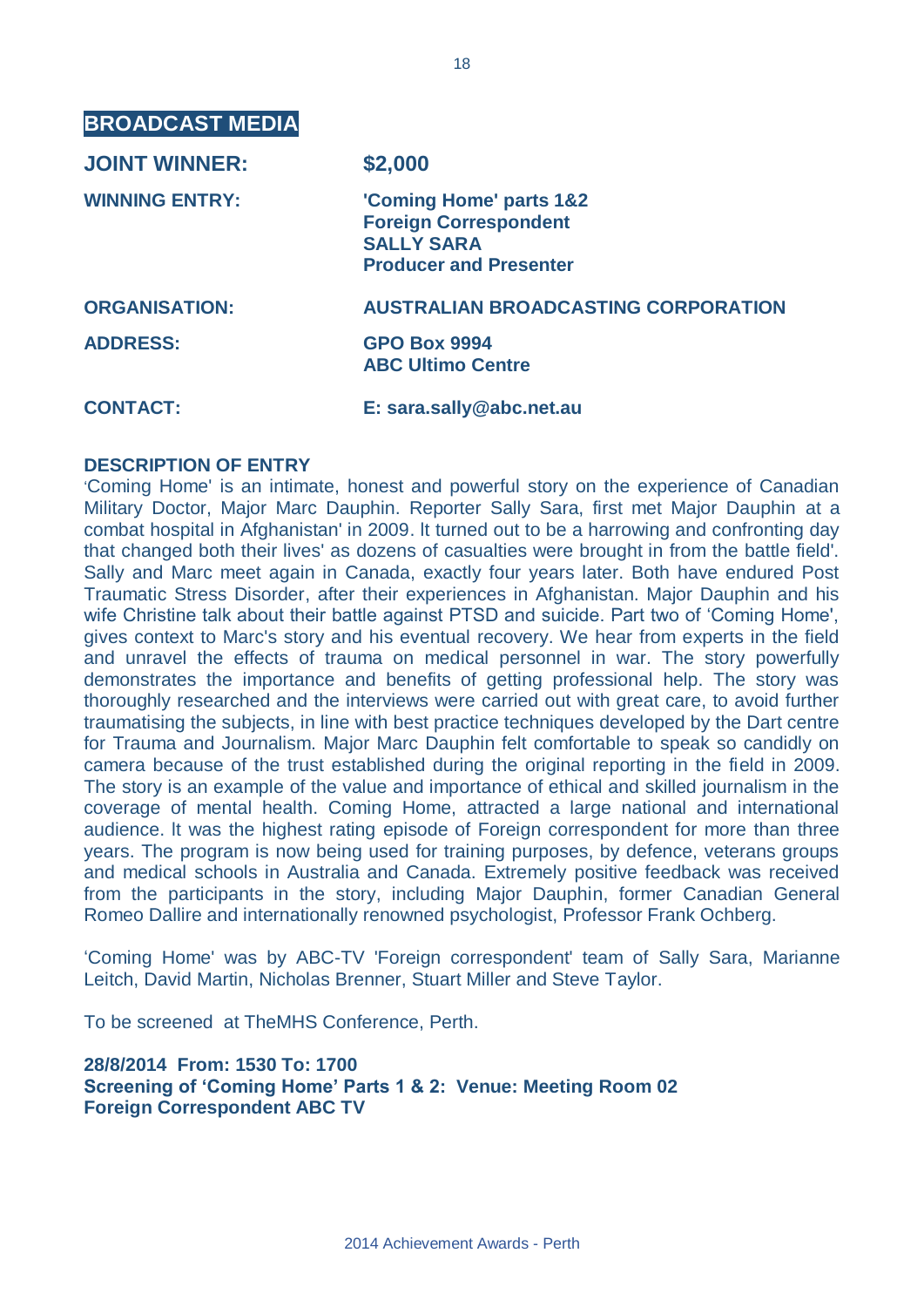#### **SPECIAL MEDIA ACHIEVEMENT AWARD**

| <b>WINNER:</b>         | \$2,000                                                                                                                                  |
|------------------------|------------------------------------------------------------------------------------------------------------------------------------------|
| <b>ENTRY TITLE:</b>    | Mental Health Awareness Week 'guest blogs' from the<br>Eyre Peninsula, South Australia.                                                  |
| <b>ORGANISATION:</b>   | <b>ABC Open</b><br>Producer<br><b>Emma Pedler</b><br>Contributors<br>Sean Tosold, Alicia Bates, Rachel Fuller,<br><b>Carla Naismith.</b> |
| <b>ADDRESS:</b>        | <b>ABC Ultimo</b><br>L5, 700 Harris St, Ultimo, NSW 2007                                                                                 |
| <b>CONTACT PERSON:</b> | <b>Emma Pedler</b><br>E: Emma.Lee@abc.net.au                                                                                             |

#### **DESCRIPTION OF ENTRY**

Four blogs from South Australia's Eyre Peninsula appeared on the ABC Open website during Mental Health Awareness Week in October 2013. Here are the story blurbs and links: I'm a country bloke with depression. As man living in regional South Australia, Sean Tosold has ridden the rollercoaster of depression for nearly three quarters of his life. Now at 40, he's managing things a whole lot better. He shares his story in this guest blog for Mental Health Week. https://open.abc.net.au/posts/i-m-a-survivor-84ef3yr. I climbed out of the black hole and started to fight back People refer to depression as the 'black hole', but quest blogger Carla Naismith says it's a slippery slope of terror into a cavernous, dark, scary, lonely place where normal rules do not apply. This is her story. https://open.abc.net.au/posts/escaping-the-black-hole-of-depression-05bs8nf What's wrong? If only I knew! As a mother living in a regional South Australian town, Rachel Fuller has struggled with her depression and access to services. She shares her story with ABC Open for Mental Health Week. https://open.abc.net.au/posts/what-s-wrong-i-m-depressed-91cw8hr Being a mum can be hard 'A' thought she was prepared for motherhood, but she wasn't ready for post natal depression. She explains that admitting that you have PND in a small country town can make you feel like a failure and a bad mother, even if you're not. https://open.abc.net.au/posts/being-a-mum-is-hard-47ds9dr Each story is roughly 500 words in length. ABC Open is an online storytelling community launched by the ABC in 2010. It invites regional Australians to tell their stories via moving and still images, writing projects and audio recordings. More than 52,000 stories have been collected to date and published and broadcast across the ABC including on ABC 1 (before the 7pm News), ABC New 24, Radio National, triple j and a range of ABC radio. There are 45 ABC Open producers located throughout regional Australia teaching digital media skills to people eager to learn how to share their stories. More than 10,000 people have taken part in ABC Open workshops. Our most popular video projects, Video Postcards and Day in the Life, boasted 500 contributions each. Snapped, our monthly photography challenge with a twist, has attracted over 20,000 contributions, from a diverse range of Australians. The Mental Health Week series of 'guest blogs' was the brainchild of ABC Open Producer Emma Pedler, who is based on the West Coast of South Australia. Emma was born and bred on the Peninsula, and wasn't long out of uni before her cheeky personality was attracted to a job in radio. In 2001, she was appointed as Field Reporter and Online Producer with ABC Eyre Peninsula and has enjoyed sharing her stories of the locals ever since. The four stories were written by country people about their own personal experiences. It is an example of User Generated Content at its rawest and best. 1 – A country bloke living with depression.  $2 - A$  young mother with post natal depression.  $3 - A$  mother in the middle of her depression and post-natal depression journey. 4 – A woman who wrote about how her depression affected both her and her family. The impact of the stories was real and far-reaching. Sean Tosold's story was picked up by ABC News Online and ended up with over 8,000 hits. People dropped in meals and gifts to the writers, they spoke to them about their stories and some even apologised for earlier misunderstandings. Emma says: 'Being able to work for an organisation that allows me to publish stories like these is an absolute blessing. I felt a great deal of pride and love for the people who really were so brave in sharing their experiences with us. 'All of the writers still have some bad days as well as some good days and, after the overwhelming positive response to their stories online, I hope that they now realise that their communities are there for them.'

19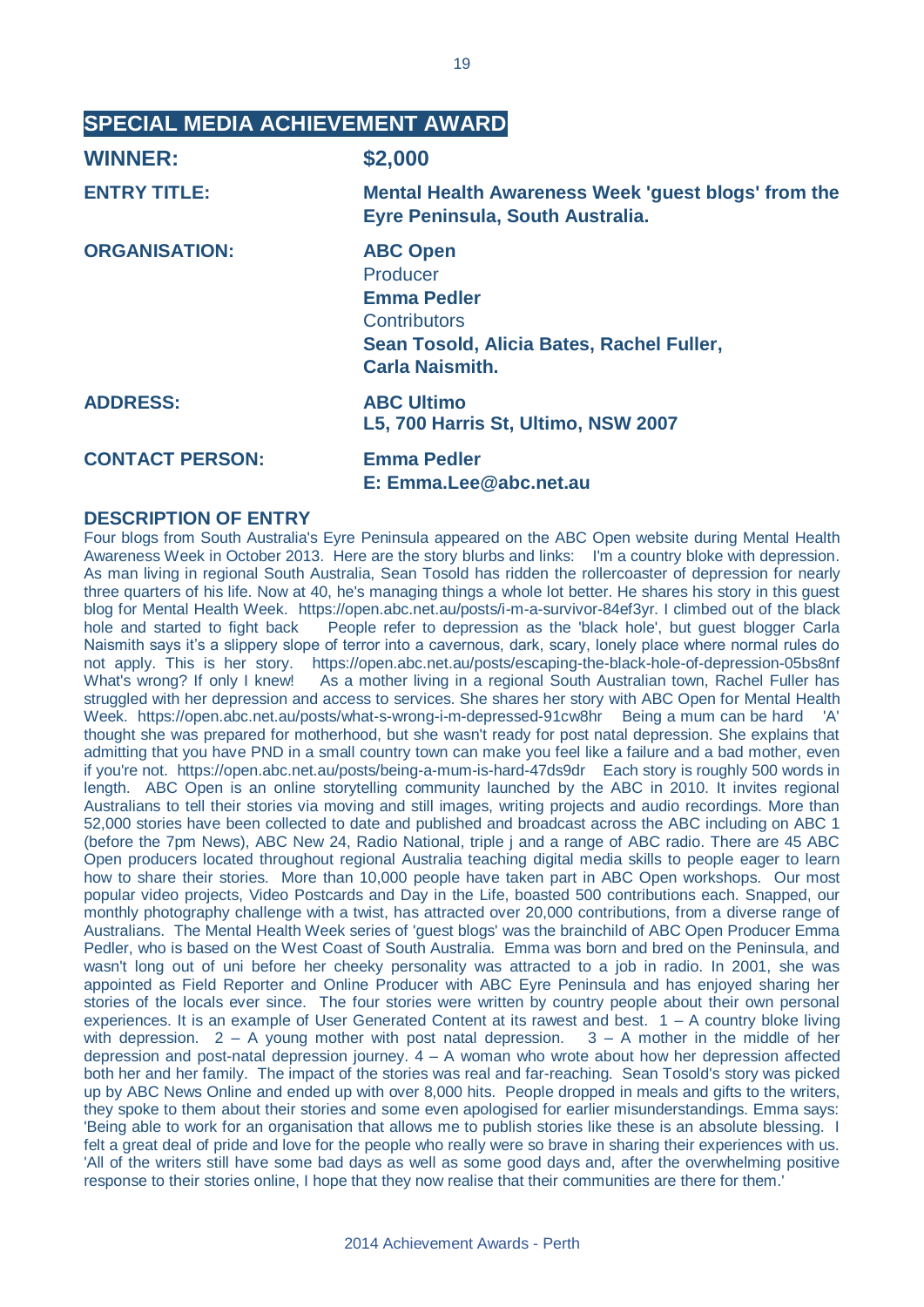### **EXCEPTIONAL CONTRIBUTION TO MENTAL HEALTH SERVICES IN AUSTRALIA OR NEW ZEALAND 2014 AWARD**

This award recognises an individual who has made an outstanding contribution to mental health service delivery. It acknowledges a remarkable accomplishment and wide sphere of influence. It is in recognition of the importance to the development of best practice services throughout the two countries.

Entries are by nomination only (not self nomination).

The applications were rated on the following criteria:

- 1. Evidence of a significant contribution to the field of mental health on a local, state or national level.
- 2. Evidence of innovation or a high standard of service.

This award program contributes to publicising the good work being done in an environment where often only bad news seems to appear in the media.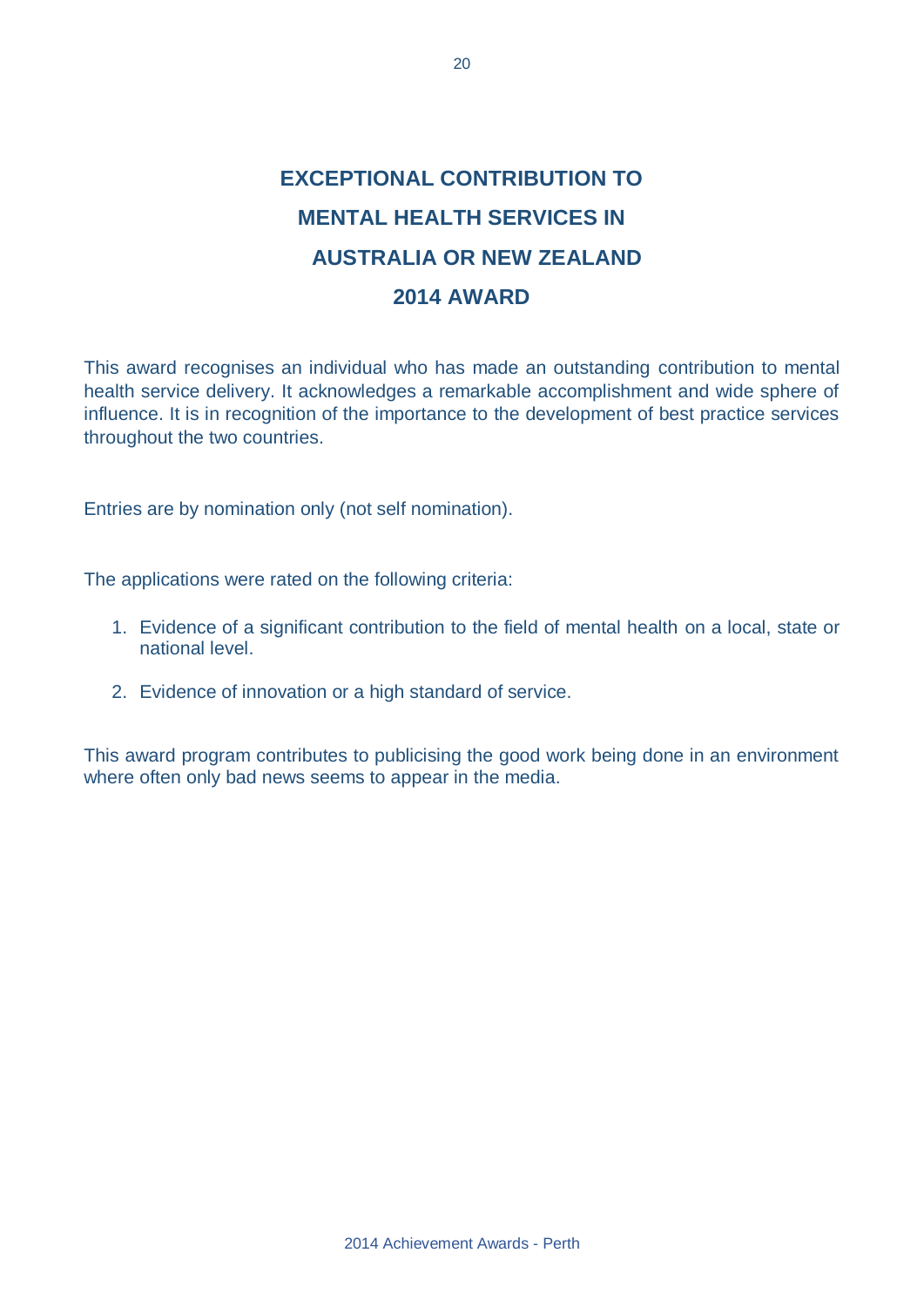#### **EXCEPTIONAL CONTRIBUTION TO MENTAL HEALTH SERVICES IN AUSTRALIA**

#### **JOINT WINNER: Douglas Holmes NSW**

#### **BRIEF DESCRIPTION OF AWARD RECIPIENT**

Douglas's contribution to the Mental Health Service at a local, state, and national level over a long period started in 1992 when he was diagnosed with Bipolar affective disorder. The TheMHS conference in Brisbane in 1996 inspired him to change the mental health service so that other consumers could have a better recovery journey than he and his family had. He became a member of the NSW Consumer Advisory Group Mental Health incorporated (NSW CAG) from 1997 to 2000, and a founding member of the Australian Mental Health Consumer Network from 1997. He became the NSW CAG's Executive Officer from 2000 till 2006. His goal was to embed consumer participation at the core of Mental Health Service in NSW. Since 2006 Douglas has worked at St Vincents Hospital as the Mental Health Consumer Participation Officer to put the policies he had worked on into action.

The Inner City SUPER Group is a consumer group in the O'Brien Centre at St Vincent's Hospital, Inner City Health Program. It allows people with an interest in Recovery to network and share ideas that promote St Vincent's Hospital becoming a recovery-focused service. The aim of participants in the Inner City SUPER Group (Service Users, Participating, Educating and Researching), is for people to go there and find out and share ideas about recovery. SUPER group members encourages participants to identify their dreams, find out what they want to do, then encourage people to use their Consumer Wellness Plans to find out their strengths and identify strategies to stay well and follow their dreams. Service providers visit the group by invitation, consulting with members about projects in the Mental Health Service, and give their support and information about services available. Interested people from across the Inner City community can participate in the group.

Awarded in recognition of unswerving dedication to the betterment of services to support consumer wellbeing; for extraordinary determination to ask questions and seek out answers; for outstanding expertise, freely given, with a "can do" attitude be it for national policy or a local art group.

This award represents an acknowledgement of an exceptional contribution, the results of which will flow on to enhance the mental health and wellbeing of all.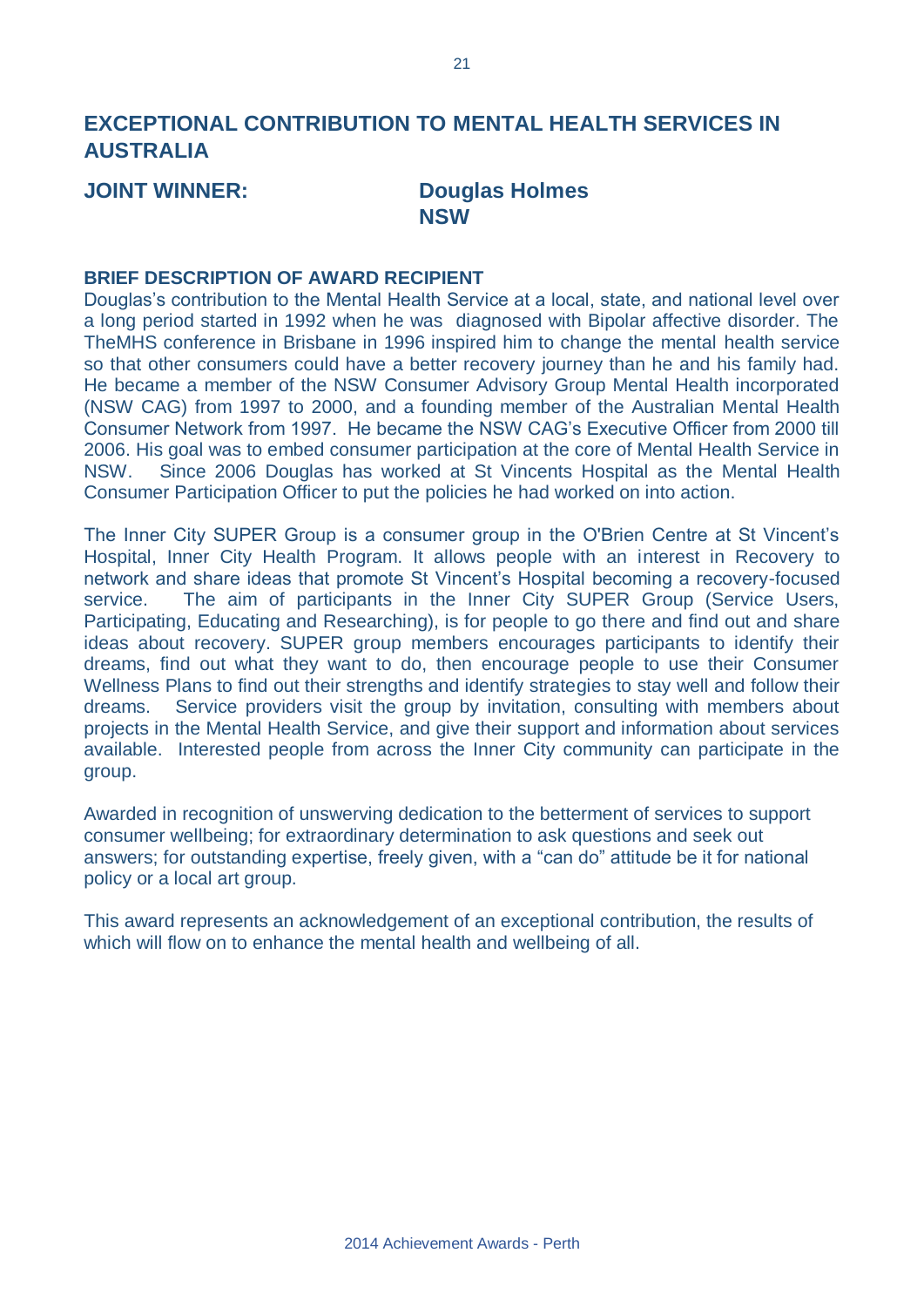### **EXCEPTIONAL CONTRIBUTION TO MENTAL HEALTH SERVICES IN AUSTRALIA**

**JOINT WINNER: Erica Lee**

## **QLD**

**Mater Child And Youth Mental Health Service**

#### **BRIEF DESCRIPTION OF AWARD RECIPIENT**

Erica Lee, Exceptional Manager Exceptional contributor to Child and adolescent mental health services has had a crucial leadership role in the transformation of local isolated services into an integrated organisation, and in doing so delivered a ten -fold increase in mental health services to children, youth and families. Erica has been committed to listening to the consumers of the service, responding to their needs and driving the development of numerous programs many a first of their kind for Queensland. Eg eg KIDZ Club first Copmi service in Queensland, Multicultural Program and interagency meetings. Erica took a leading role in employing the first Indigenous Consultant and Consumer Consultants in CYMHS in Queensland and in 2002 she facilitated the establishment of the kidsinmind Research Unit. Erica has been at the forefront of child and adolescent mental health services in Queensland for more than 20 years and in recent years involved nationally and internationally through the IIMHL leadership program. She has advocated tirelessly for resources and models of care that meet the needs of this particular population. Mater CYMHS commenced in 1996.

Mater Child and Youth Mental Health Service provides specialised assessment and treatment services for children, young people and their families who are experiencing emotional and behavioural difficulties and complex mental disorders. The service provides predominantly public health services managed by Mater Health Services. The service covers a large geographical area with an estimated population of 415,300 of which 124 200 (30%) are children and adolescents aged 0-19 years. A significant proportion is of a non-English speaking background (18%) and 1.45% are from Aboriginal or Torres Strait Islander descent. There are 145 schools in the catchment area. The service employs approximately 300 staff (150 FTE) and operates a budget in excess AUD20 million/annum. The service includes a 12 bed child and adolescent inpatient unit, an Extended Hours and Consultation Liaison Service and a Day Program. Specialist services include a Research Unit, Infant Mental Health Team, a Disaster Response Team of international acclaim and an Adolescent Drug and Alcohol Withdrawal Service. Four community clinics operate in the southern suburbs of Brisbane as well as Brisbane South Evolve, a state wide service cross government initiative that aims to enhance mental health, school attendance and behavioural support for young people in the care of Department of Communities.

Awarded in recognition of outstanding dedication and leadership at the front line of service delivery; negotiating complex times to create an internationally recognised Child and Youth Mental Health Service where all involved can contribute with confidence to the vision and to the outcomes.

This award represents an acknowledgement of an exceptional contribution, the results of which will flow on to enhance the mental health and wellbeing of all.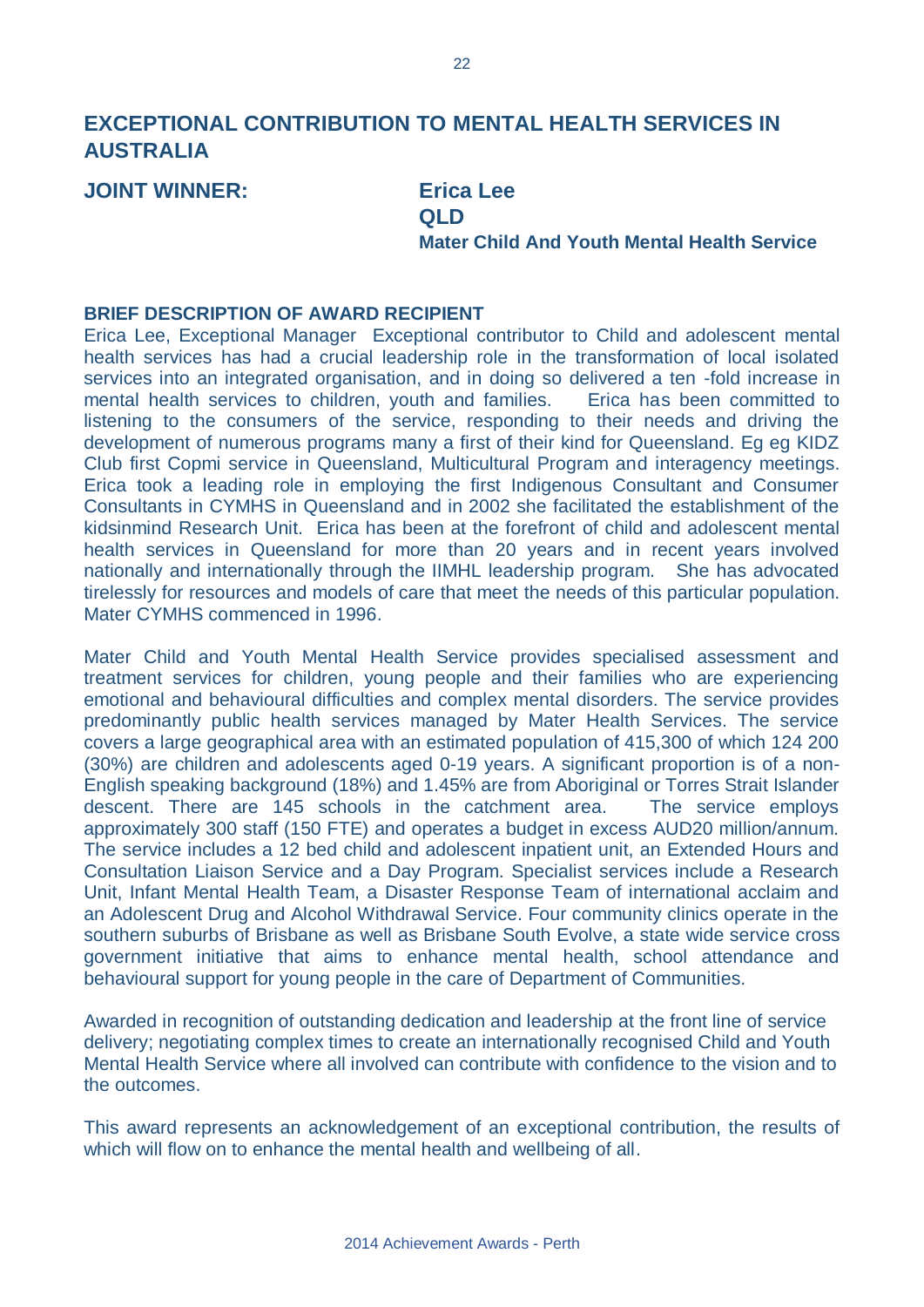#### **SERVICE AND PROGRAM AWARDS ASSESSMENT COMMITTEE MEMBERS**

Deputy Chair and Members: Kurt Andersson-

Chair: Roger Gurr New South Wales Co-ordinator: Lynne Dunbar New South Wales Administration: Anne Allen New South Wales Noorguard New South Wales Maxie Ashton Victoria Tom Brideson New South Wales Andy Campbell New South Wales Tracey Canon New Zealand Jenny Cardno New Zealand Ann Dadich New South Wales Frank Deane New South Wales John Farhall Victoria Sabin Fernbacher Victoria Ellie Fossey Victoria<br>Julia Hennessy New Zealand Julia Hennessy Lynda Hennessy New South Wales Douglas Holmes New South Wales Lee Hopkins South Australia Robyn Humphries Victoria Nick Kowalenko New South Wales Sharon Lawn South Australia Winston Lo **New South Wales** Peter McGeorge New South Wales Julie Millard New South Wales Noel Muller **Queensland** Cassy Nunan Victoria Martin Orr New Zealand Janet Peters New Zealand Allan Pinches Victoria Mark Smith New Zealand Warwick Smith Western Australia<br>Vicki Stanton New South Wales Andrea Taylor New South Wales Barbara Tooth New South Wales Janet Watterson New South Wales Ann White Western Australia Barbara Wieland South Australia

**New South Wales** 

#### **MEDIA AWARDS ASSESSMENT COMMITTEE MEMBERS**

Chair: Roger Gurr New South Wales Deputy Chair and<br>Co-ordinator:

Lynne Dunbar New South Wales Co-ordinator: Paul Dillon New South Wales Admiistration: Anne Allen New South Wales Members: Warwick Blood Australian Capital Territory Marc Bryant New South Wales Dick Gilling New South Wales Douglas Holmes New South Wales Danny Lannen Victoria Jeremy Little Victoria Lynne Malcolm New South Wales Janet Peters New Zealand Kristy Platt New South Wales Robyn Thompson Victoria

2014 Achievement Awards - Perth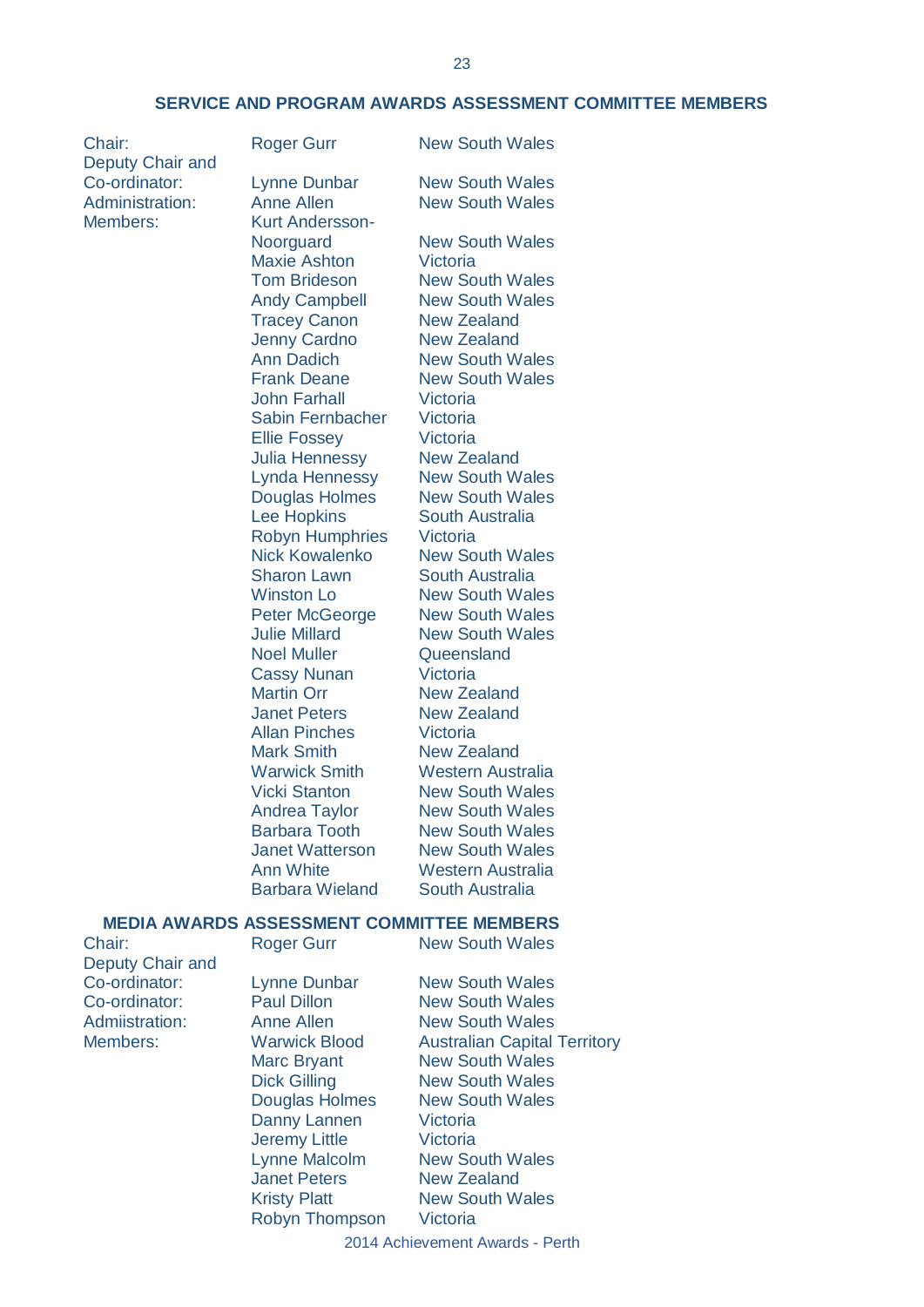# TheMHS IS TURNING 25!

**2015 TheMHS Service Achievement Awards and Media Achievement Awards submissions open in November 2014.**



## **Join us in 2015 for our 25th Anniversary! TRANSLATING BEST PRACTICE INTO REALITY**

### 25 – 28 August 2015

### **CANBERRA**

Canberra last hosted TheMHS in 2003 and is proud to host the 2015 TheMHS conference. TheMHS 2015 will provide opportunities for dialogue in terms of best practice in the mental health services arena.

What is 'best practice'? And how does it relate to mental health services? The term is used often and in very different ways. What best practice means to a consumer may be entirely different from the way a researcher conceptualises the term. What does 'best practice' mean to carers? What does it mean in terms of legislation? TheMHS 2015 seeks to explore these questions.

Mark the date to:

- Journey into reality
- Explore the new reality
- Discuss new roles for a new reality

The Call for Papers will be open in December. Start thinking now about what you will present at TheMHS 2015 in Canberra, our 25<sup>th</sup> anniversary!